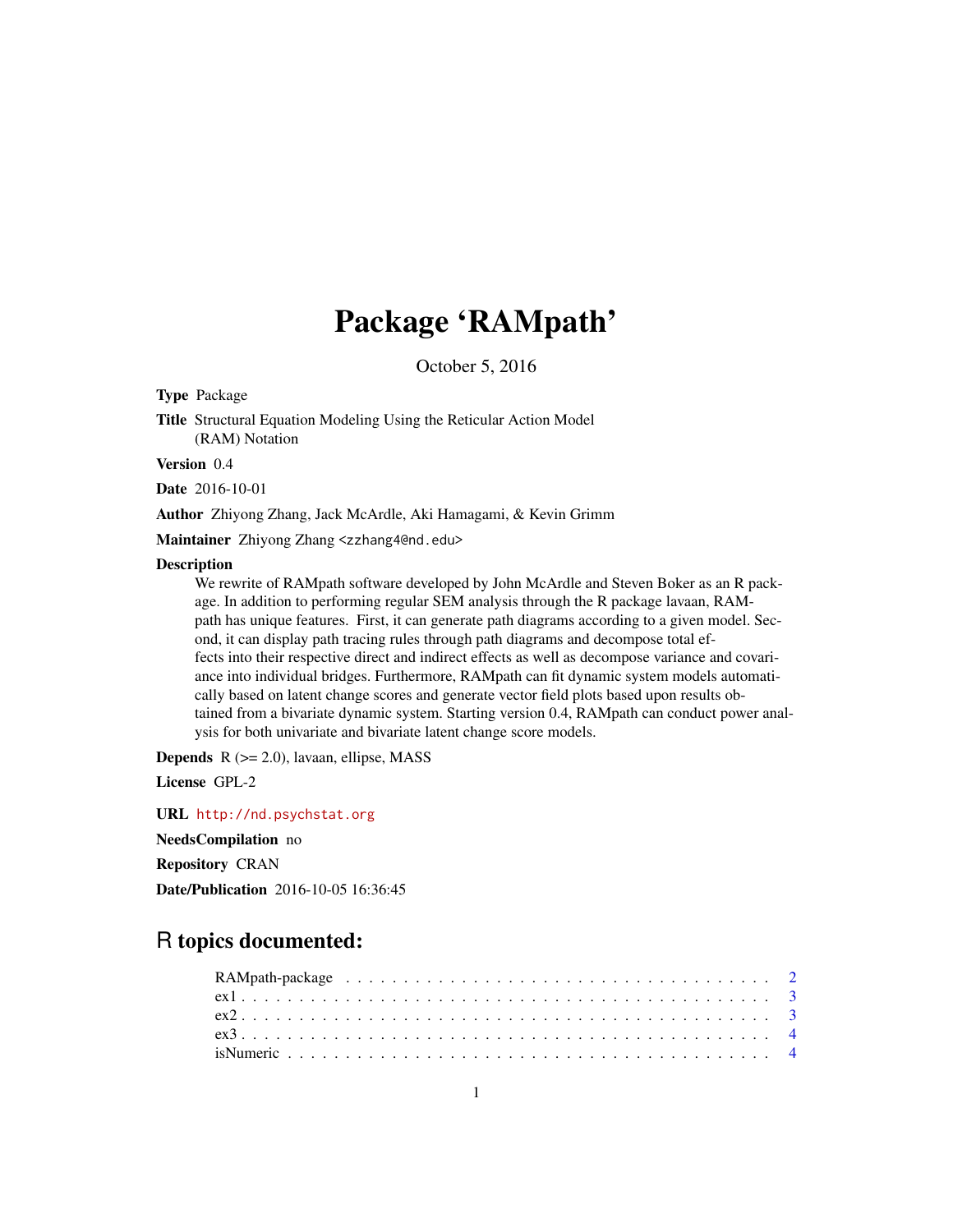<span id="page-1-0"></span>

| Index |            | 25             |
|-------|------------|----------------|
|       |            |                |
|       |            |                |
|       |            |                |
|       |            |                |
|       |            |                |
|       | ramReFit   | 2.1            |
|       |            | 2.1            |
|       |            |                |
|       |            | <sup>20</sup>  |
|       |            | -18            |
|       |            |                |
|       |            |                |
|       |            | - 16           |
|       |            |                |
|       |            |                |
|       |            | -12            |
|       |            | -12            |
|       |            | <b>11</b>      |
|       |            | 9              |
|       |            | 8              |
|       |            | $\overline{7}$ |
|       |            | $\overline{7}$ |
|       |            | 6              |
|       |            | 5              |
|       | lavaan2ram | -5             |
|       |            |                |

RAMpath-package *RAMpath for SEM analysis*

# Description

RAMpath is a rewrite of RAMpath software developed by John McArdle and Steven Boker.

# Details

| RAMpath    |
|------------|
| Package    |
| 0.1.6      |
| 2012-05-29 |
| GPL.       |
|            |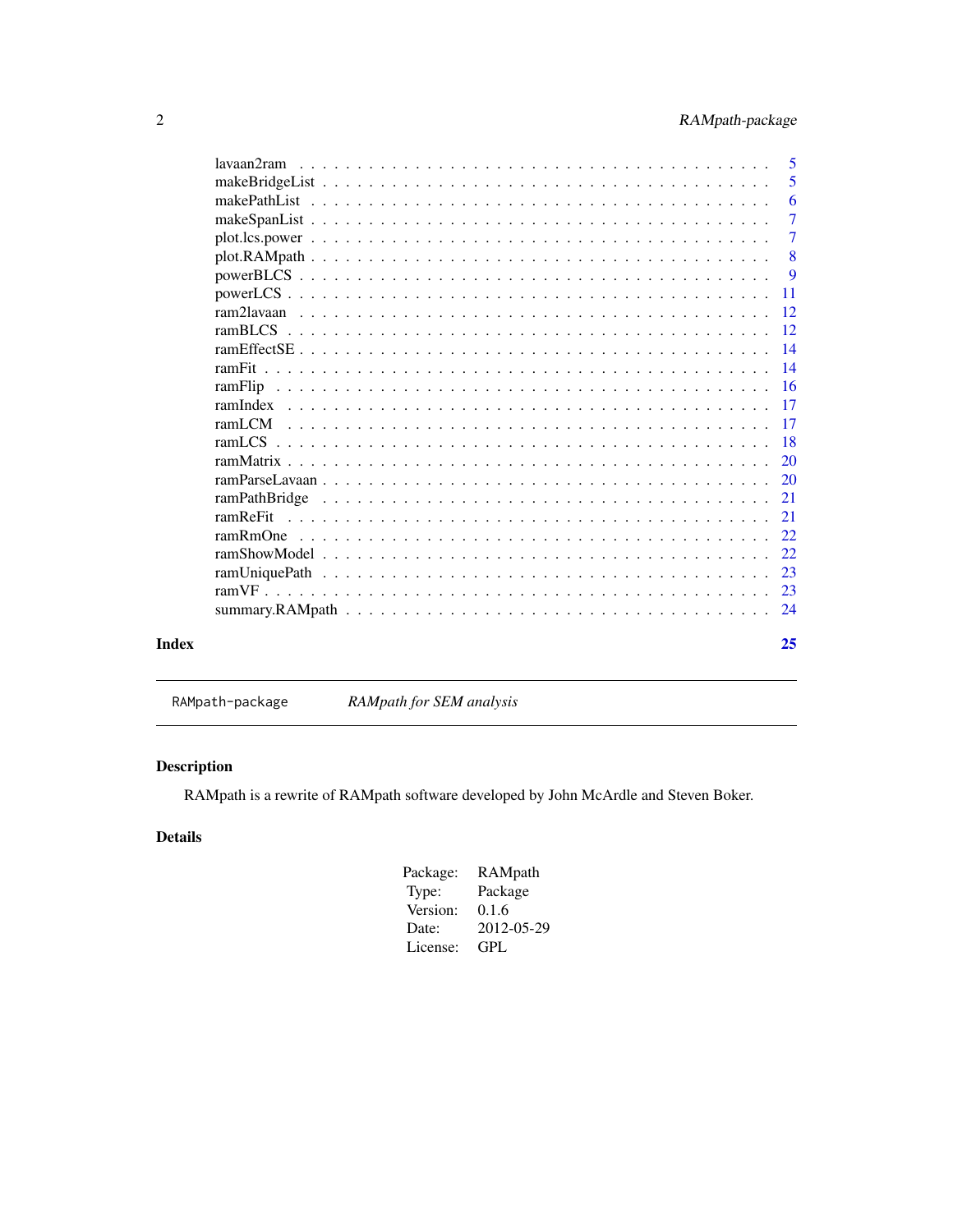<span id="page-2-0"></span>Zhiyong Zhang, Jack McArdle, Aki Hamagami, and Kevin Grimm Maintainer: Zhiyong Zhang <zhiyongzhang@nd.edu>

#### References

Boker, S. M., McArdle, J. J. & Neale, M. C. (2002) An algorithm for the hierarchical organization of path diagrams and calculation of components of covariance between variables. Structural Equation Modeling, 9(2), 174-194

Yves Rosseel (2012). lavaan: An R Package for Structural Equation Modeling. Journal of Statistical Software, 48(2), 1-36. URL http://www.jstatsoft.org/v48/i02/.

Zhang, Z., Hamagami, F., Grimm, K. J., & McArdle, J. J. (2013). Using R Package RAMpath for Tracing SEM Path Diagrams and Conducting Complex Longitudinal Data Analysis. Structural Equation Modeling.

#### ex1 *Example data set 1*

#### Description

Three variables in the data set:

age:

hvlt: Hopkins Verbal Learning Test ept: Everyday problem solving test

#### Usage

data(ex1)

ex2 *Example data set 2*

#### Description

Five variables in the data set: edu gender word sets (ws1) letter set (ls1) letter series (lt1)

#### Usage

data(ex2)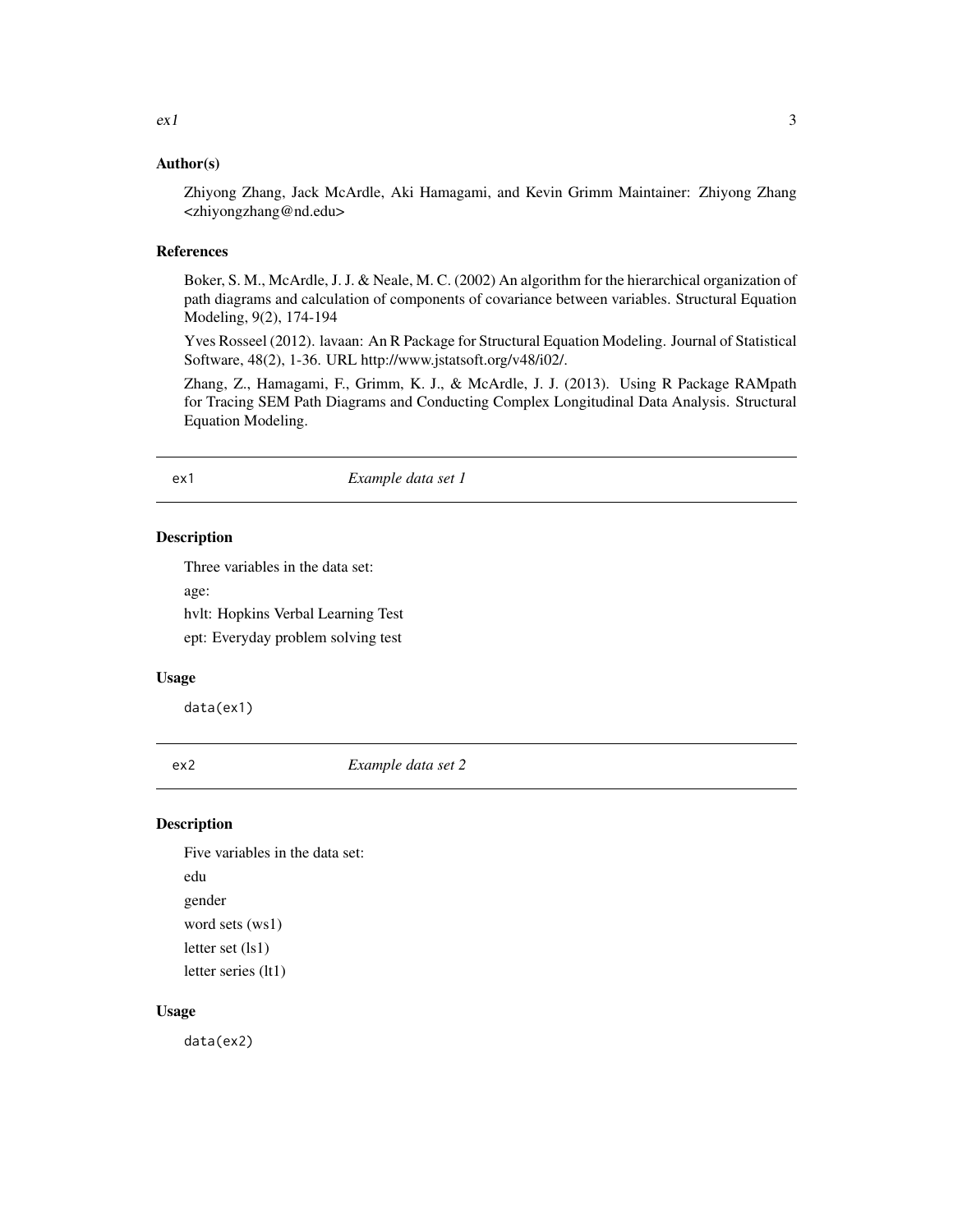<span id="page-3-0"></span>

12 variables in the data set:

X1-X6: data for variable X from time 1 to time 6.

Y1-Y6: data for variable X from time 1 to time 6.

#### Usage

data(ex3)

isNumeric *Is the input a numeric variable*

#### Description

Check whether the input is a numeric variable

#### Usage

```
isNumeric(constant)
```
#### Arguments

constant A variable to check

#### Value

TRUE or FALSE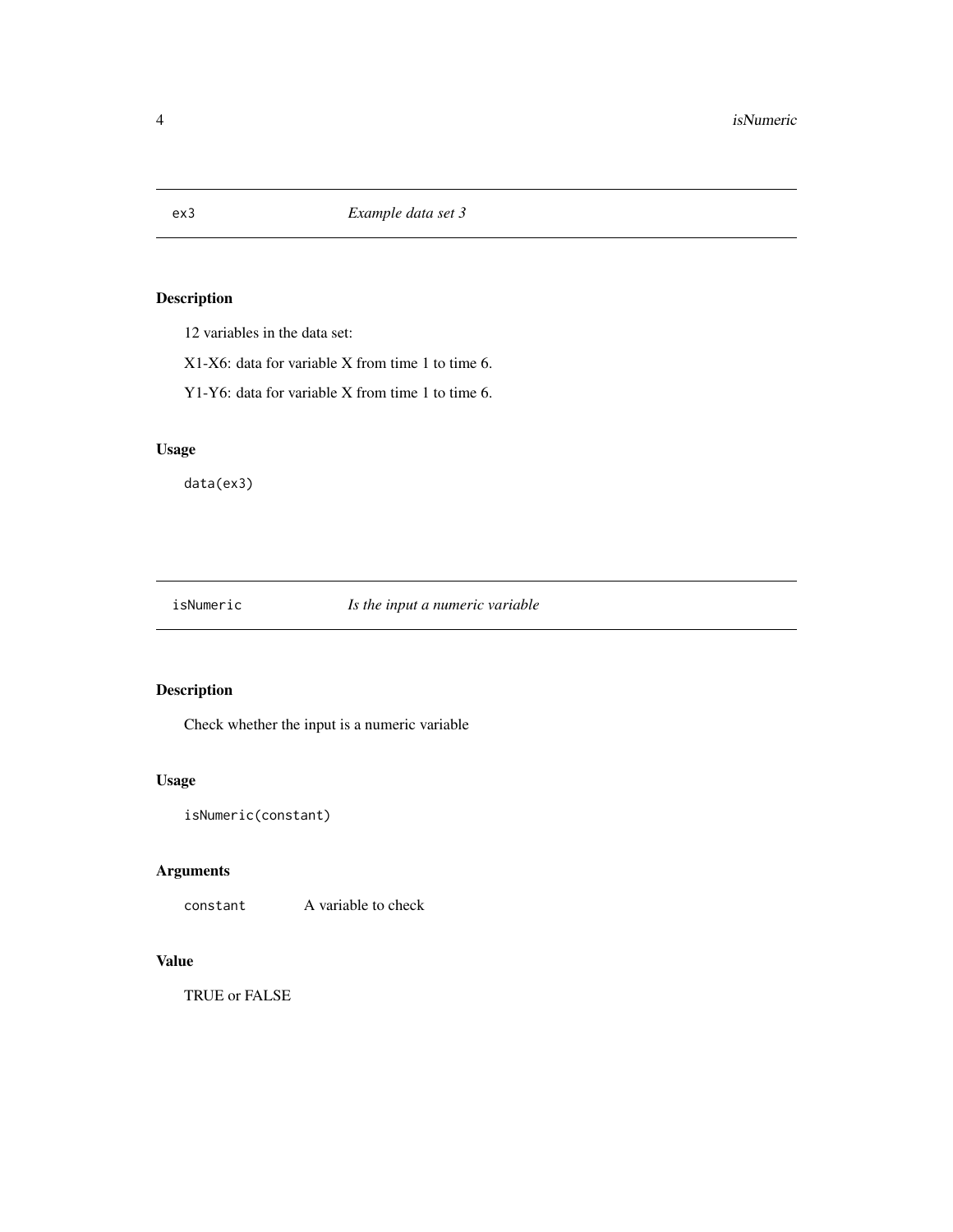<span id="page-4-0"></span>

Convert lavaan output to RAM matrices

#### Usage

```
lavaan2ram(fitModel, digits = 2, zero.print = "0", ram.out = TRUE, fit = FALSE)
```
#### Arguments

| fitModel   | A lavaan object generated by the function lavaan, sem, or growth |
|------------|------------------------------------------------------------------|
| digits     | Digits for number print                                          |
| zero.print | Format zeros in the matrix                                       |
| ram.out    | Whether print RAM matrices                                       |
| fit        | Whether print fit statistics                                     |

### Value

| A and Ase | A matrix and its standard errors        |
|-----------|-----------------------------------------|
| S and Sse | S matrix and its standard errors        |
| fit       | model fit                               |
| lavaan    | The lavaan input, the same as fit Model |

makeBridgeList *Generate all bridges*

#### Description

Generate all bridges based on Boker, McArdle, & Neale (2002)

#### Usage

makeBridgeList(pathList, spanList)

| pathList | A path list from the function makePathList |
|----------|--------------------------------------------|
| spanList | A span list from the function makeSpanList |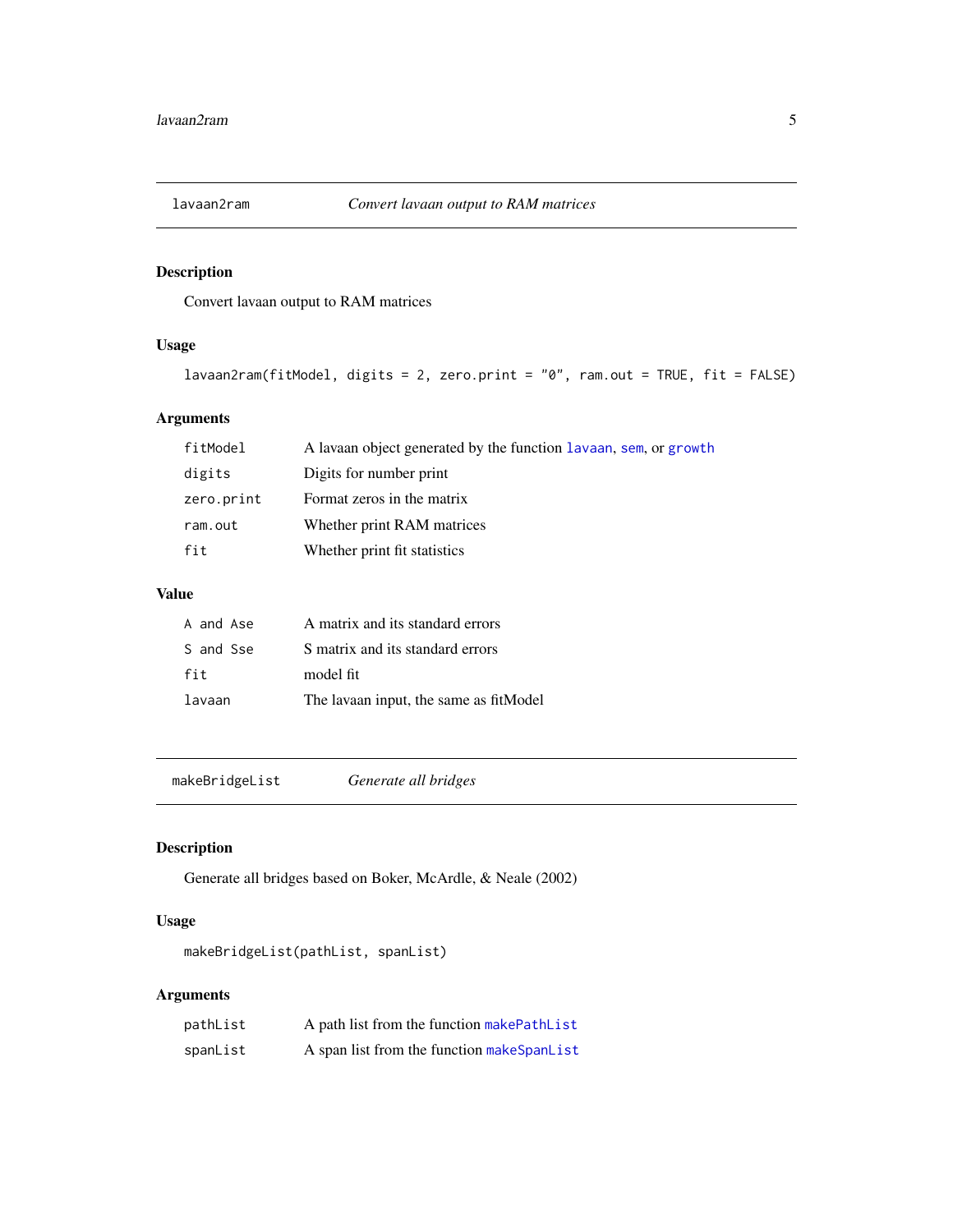#### <span id="page-5-0"></span>References

Boker, S. M., McArdle, J. J. & Neale, M. C. (2002) An algorithm for the hierarchical organization of path diagrams and calculation of components of covariance between variables. Structural Equation Modeling, 9(2), 174-194

Zhang, Z., Hamagami, F., Grimm, K. J., & McArdle, J. J. (2013). Using R Package RAMpath for Tracing SEM Path Diagrams and Conducting Complex Longitudinal Data Analysis. Structural Equation Modeling.

<span id="page-5-1"></span>makePathList *Make a list of effects*

#### Description

Make a list of effects

#### Usage

```
makePathList(AMatrix, Ase, indirect = TRUE)
```
#### **Arguments**

| AMatrix  | A matrix from the ram matrices                           |
|----------|----------------------------------------------------------|
| Ase      | Standard error matrix for A matrix from the ram matrices |
| indirect | Whether to generate all indirect effects                 |

#### References

Boker, S. M., McArdle, J. J. & Neale, M. C. (2002) An algorithm for the hierarchical organization of path diagrams and calculation of components of covariance between variables. Structural Equation Modeling, 9(2), 174-194

Zhang, Z., Hamagami, F., Grimm, K. J., & McArdle, J. J. (2013). Using R Package RAMpath for Tracing SEM Path Diagrams and Conducting Complex Longitudinal Data Analysis. Structural Equation Modeling.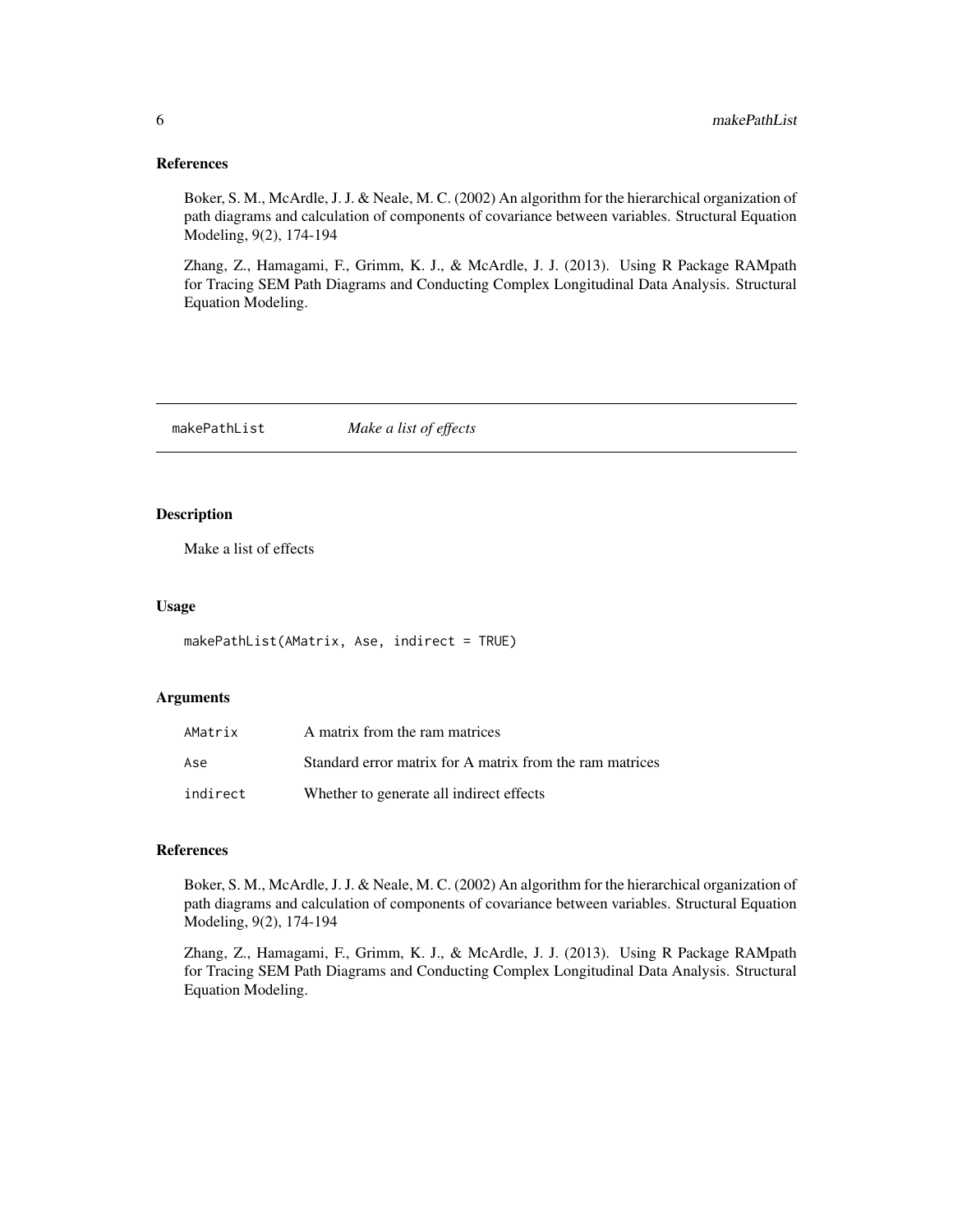<span id="page-6-1"></span><span id="page-6-0"></span>makeSpanList *Make a list of spans*

#### Description

Make a list of spans

#### Usage

makeSpanList(SMatrix, Sse)

#### Arguments

| SMatrix | S matrix from the ram matrices                           |
|---------|----------------------------------------------------------|
| Sse     | Standard error matrix for S matrix from the ram matrices |

#### References

Boker, S. M., McArdle, J. J. & Neale, M. C. (2002) An algorithm for the hierarchical organization of path diagrams and calculation of components of covariance between variables. Structural Equation Modeling, 9(2), 174-194

Zhang, Z., Hamagami, F., Grimm, K. J., & McArdle, J. J. (2013). Using R Package RAMpath for Tracing SEM Path Diagrams and Conducting Complex Longitudinal Data Analysis. Structural Equation Modeling.

plot.lcs.power *Plot the power curve for each specified parameter*

## Description

Plot the power curve for each specified parameter

#### Usage

```
## S3 method for class 'lcs.power'
plot(x, parameter, ...)
```
#### **Arguments**

| X         | Output from the powerLCS function or Output from the powerBLCS function |
|-----------|-------------------------------------------------------------------------|
| parameter | parameter to be plotted.                                                |
| $\cdots$  | Options for the plot function.                                          |

#### References

Zhang, Z., & Liu, H. (2016). Sample Size Planning for Latent Change Score Models through Monte Carlo Simulation.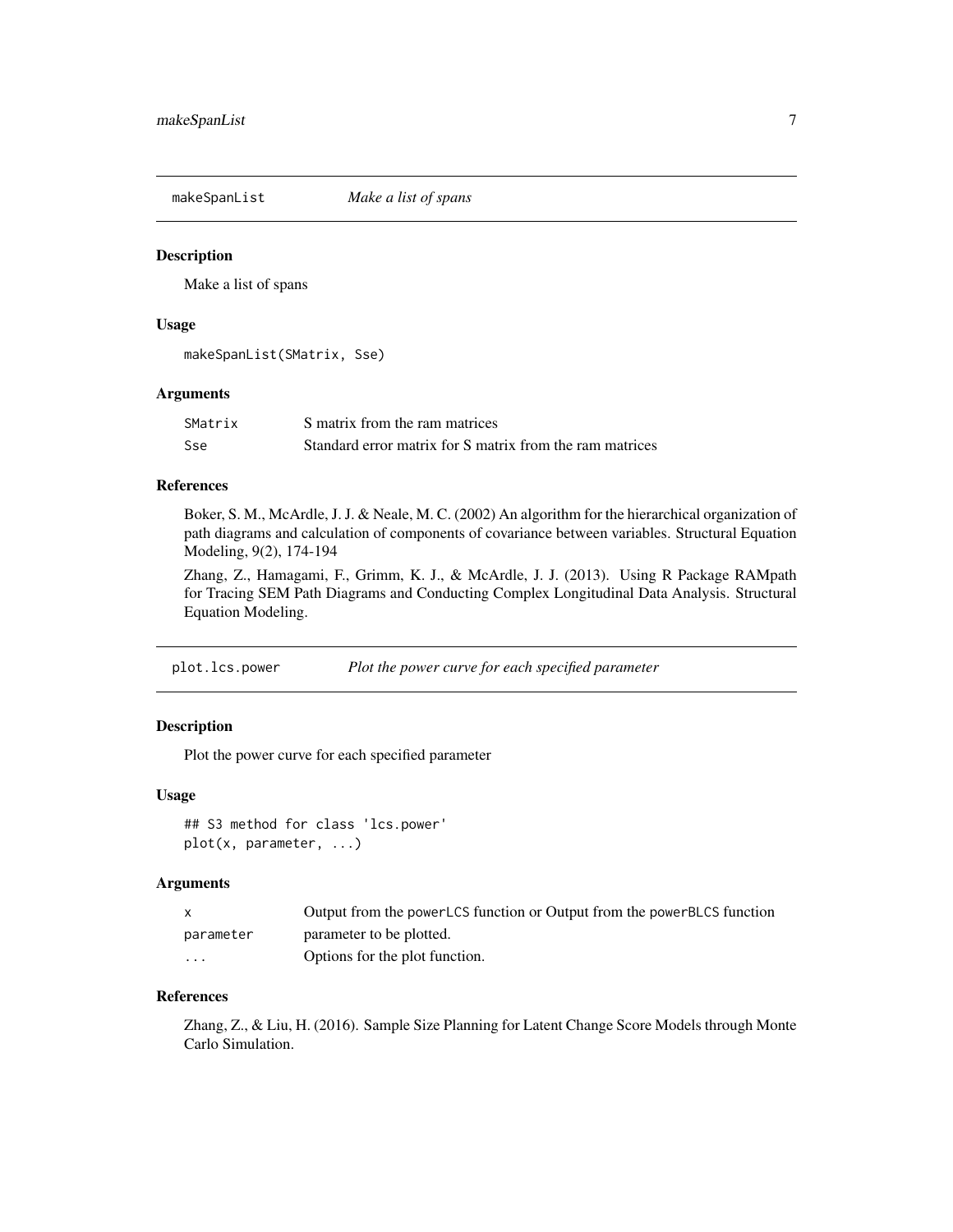<span id="page-7-0"></span>

Plot the path diagram according to RAM path and bridges or Plot the vector field for the bivariate latent change score model

#### Usage

```
## S3 method for class 'RAMpath'
plot(x, file, from, to, type = c("path", "bridge"),size = c(8, 8), node.font = c("Helvetica", 14), edge.font = c("Helvetica", 10),
rank.direction = c("LR", "TB"), digits = 2, output.type = c("graphics", "dot"),
graphics.fmt = "pdf", dot.options = NULL, ...)
```

```
## S3 method for class 'blcs'
plot(x, ylim, xlim, ninterval=10, scale=.1, length=.25,
scatter=TRUE, n=20, alpha=.95, ...)
```

| X            | Output from the ramPathBridge function or Output from the ramBLCS function                                                                                     |
|--------------|----------------------------------------------------------------------------------------------------------------------------------------------------------------|
| file         | File name for the generated figures                                                                                                                            |
| from         | from variable: path starts from this variable                                                                                                                  |
| to           | to variable: path ends on this variable                                                                                                                        |
| type         | path: to plot the effect path;                                                                                                                                 |
|              | bridge: to plot the bridges path                                                                                                                               |
| size         | The size of the plot in inches                                                                                                                                 |
| node.font    | The size of the text for the variables                                                                                                                         |
| edge.font    | The size of the text on the pahts                                                                                                                              |
|              | rank.direction LR: from left to right; TB: from top to bottom.                                                                                                 |
| digits       | Digits of numbers to plot                                                                                                                                      |
| output.type  | If "graphics", the default, both a ".dot" file and a graphics file will be created.                                                                            |
| graphics.fmt | a graphics format recognized by the dot program; the default is "pdf"; graph-<br>ics. fmt is also used for the extension of the graphics file that is created. |
| dot.options  | options to be passed to the dot program, given as a character string.                                                                                          |
| ylim         | Range of y data, for example, $c(0,80)$ from 0 to 80                                                                                                           |
| xlim         | Range of x data, for example, $c(0,80)$ from 0 to 80                                                                                                           |
| ninterval    | Number of intervals for plotting. The default is 10.                                                                                                           |
| scale        | Time interval to calculate vector fields.                                                                                                                      |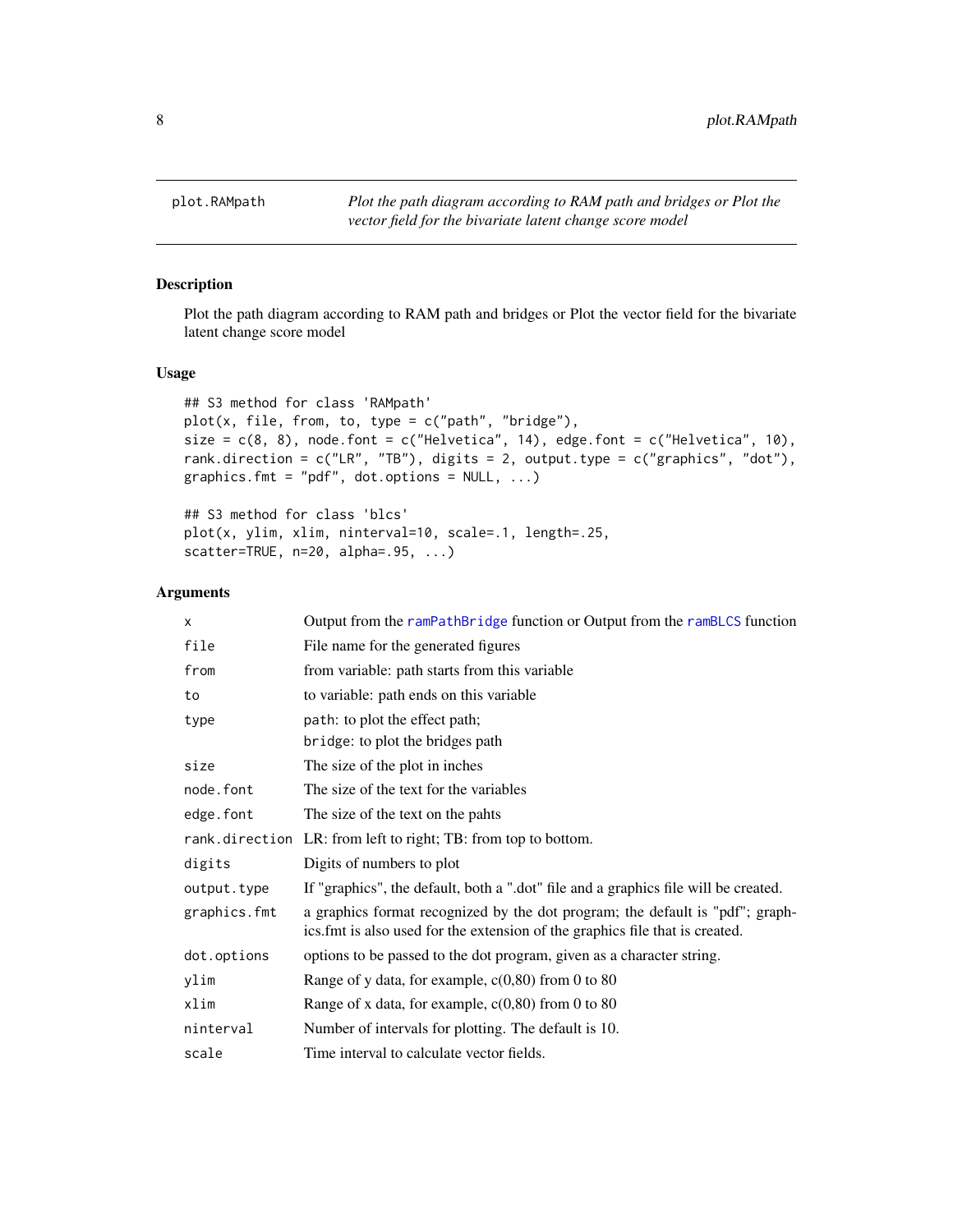#### <span id="page-8-0"></span>powerBLCS 9

| length  | The length of arrows to plot                  |
|---------|-----------------------------------------------|
| scatter | Whether to plot the data points               |
| n       | The number of data points to be plotted       |
| alpha   | The confidence level to calculate the ellipse |
|         | Options for plot and arrows function.         |

#### References

Zhang, Z., Hamagami, F., Grimm, K. J., & McArdle, J. J. (2013). Using R Package RAMpath for Tracing SEM Path Diagrams and Conducting Complex Longitudinal Data Analysis. Structural Equation Modeling.

#### Examples

```
data(ex3)
test.blcs<-ramBLCS(ex3, 1:6, 7:12, ram.out=TRUE)
ramVF(test.blcs, c(0,80),c(0,80), length=.05, xlab='X', ylab='Y',scale=.5, ninterval=9)
plot(test.blcs, c(0,80),c(0,80), length=.05, xlab='X', ylab='Y',scale=.5, ninterval=9)
```
powerBLCS *Power analysis for bivariate latent change score models*

#### Description

Calculate power for bivariate latent change score models based on Monte Carlo simulation.

#### Usage

```
powerBLCS(N=100, T=5, R=1000, betay=0, my0=0, mys=0, varey=1,
vary0=1, varys=1, vary0ys=0, alpha=0.05, betax=0, mx0=0,
mxs=0, varex=1, varx0=1, varxs=1, varx0xs=0, varx0y0=0,
varx0ys=0, vary0xs=0, varxsys=0, gammax=0, gammay=0, ...)
```

| N     | Sample size, can be a scalar or a vector. For better performance, make sure N is<br>at least two times of T |
|-------|-------------------------------------------------------------------------------------------------------------|
|       | Number of times, occasions or waves of measurements, can be a scalar or a<br>vector                         |
| R     | Number of replications to run in Monte Carlo simulation. Recommended 1000<br>or more                        |
| betay | Population parameter values                                                                                 |
| my0   | Population parameter values                                                                                 |
| mys   | Population parameter values                                                                                 |
| varey | Population parameter values                                                                                 |
|       |                                                                                                             |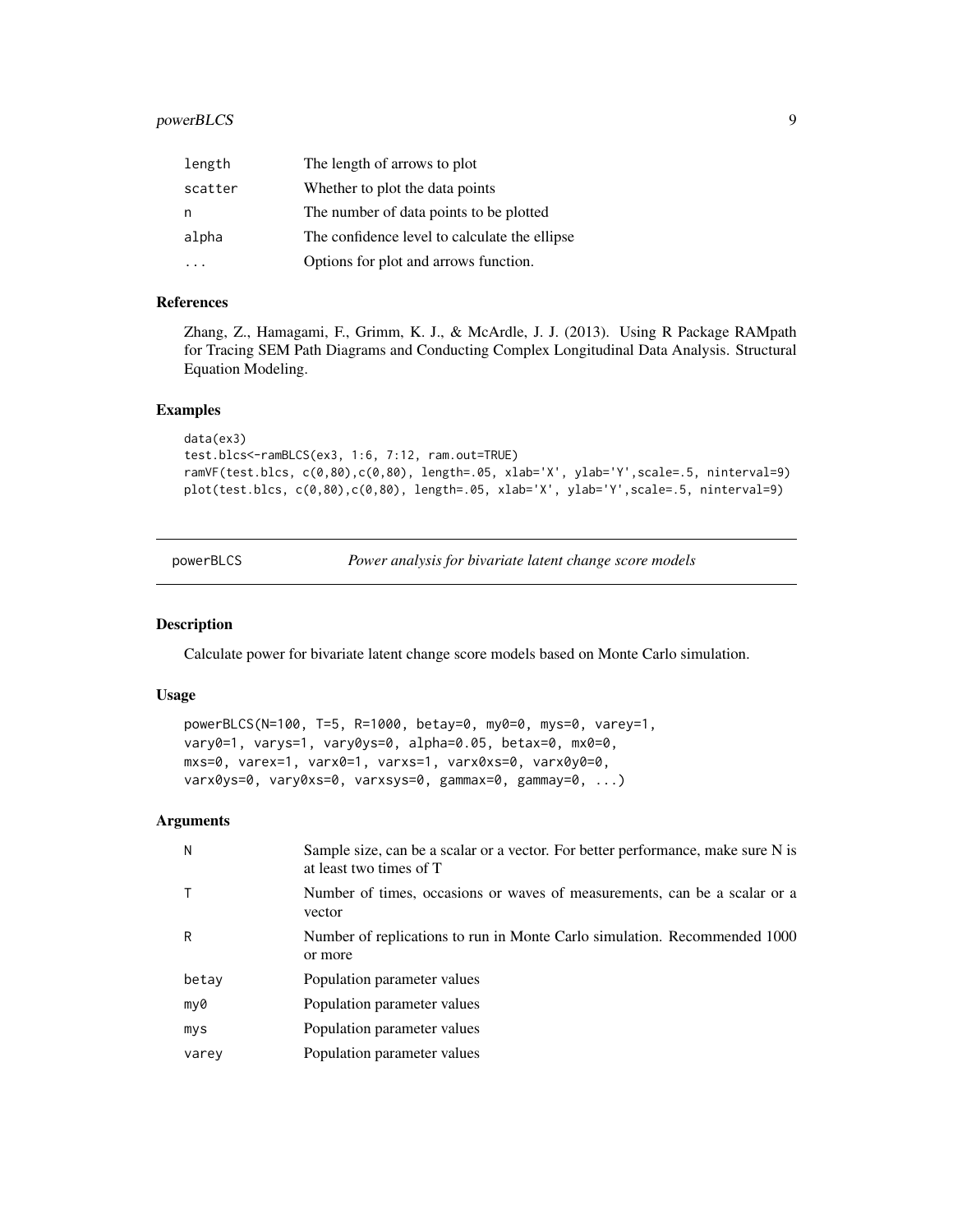| vary0   | Population parameter values    |
|---------|--------------------------------|
| varys   | Population parameter values    |
| vary0ys | Population parameter values    |
| betax   | Population parameter values    |
| mx0     | Population parameter values    |
| mxS     | Population parameter values    |
| varex   | Population parameter values    |
| varx0   | Population parameter values    |
| varxs   | Population parameter values    |
| varx0xs | Population parameter values    |
| gammax  | Population parameter values    |
| gammay  | Population parameter values    |
| varx0y0 | Population parameter values    |
| varx0ys | Population parameter values    |
| vary0xs | Population parameter values    |
| varxsys | Population parameter values    |
| alpha   | Significance level             |
| .       | Options can be used for lavaan |

# Value

A matrix with power for each parameter.

# References

Zhang, Z., & Liu, H. (2016). Sample Size Planning for Latent Change Score Models through Monte Carlo Simulation.

# Examples

## Not run: powerBLCS(R=1000)

## End(Not run)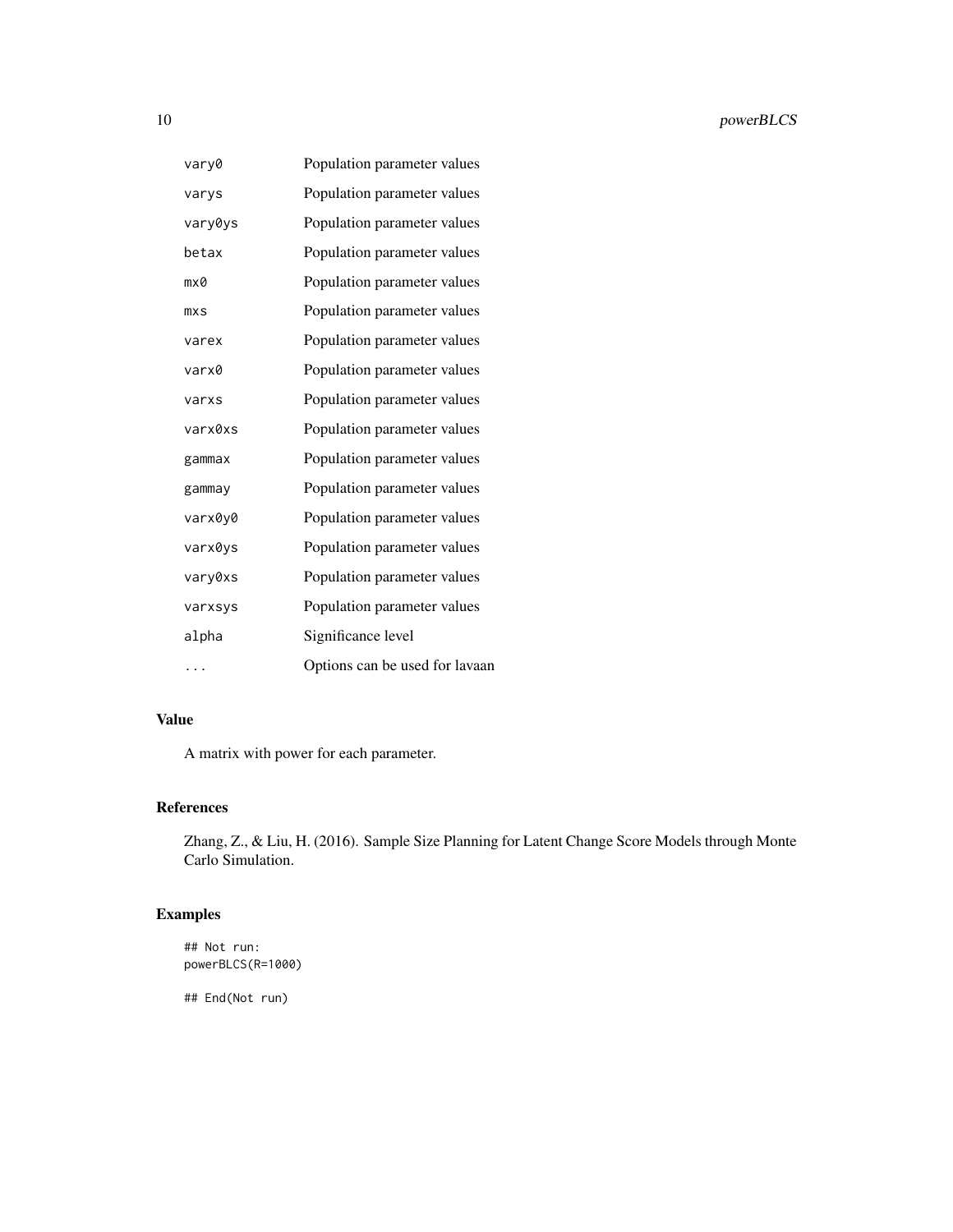<span id="page-10-0"></span>

Calculate power for univariate latent change score models based on Monte Carlo simulation.

#### Usage

```
powerLCS(N=100, T=5, R=1000, betay=0, my0=0, mys=0,
varey=1, vary0=1, varys=1, vary0ys=0, alpha=0.05, ...)
```
### Arguments

| N       | Sample size, can be a scalar or a vector. For better performance, make sure N is<br>at least two times of T |
|---------|-------------------------------------------------------------------------------------------------------------|
| Τ       | Number of times, occasions or waves of measurements, can be a scalar or a<br>vector                         |
| R       | Number of replications to run in Monte Carlo simulation. Recommended 1000<br>or more                        |
| betay   | Population parameter values                                                                                 |
| my0     | Population parameter values                                                                                 |
| mys     | Population parameter values                                                                                 |
| varey   | Population parameter values                                                                                 |
| vary0   | Population parameter values                                                                                 |
| varys   | Population parameter values                                                                                 |
| vary0ys | Population parameter values                                                                                 |
| alpha   | Significance level                                                                                          |
| .       | Options can be used for lavaan                                                                              |

# Value

| model  | The lavaan model specification of the bivariate latent change score model |
|--------|---------------------------------------------------------------------------|
| lavaan | The lavaan output                                                         |
| ram    | Output in terms of RAM matrices                                           |

#### References

Zhang, Z., & Liu, H. (2016). Sample Size Planning for Latent Change Score Models through Monte Carlo Simulation.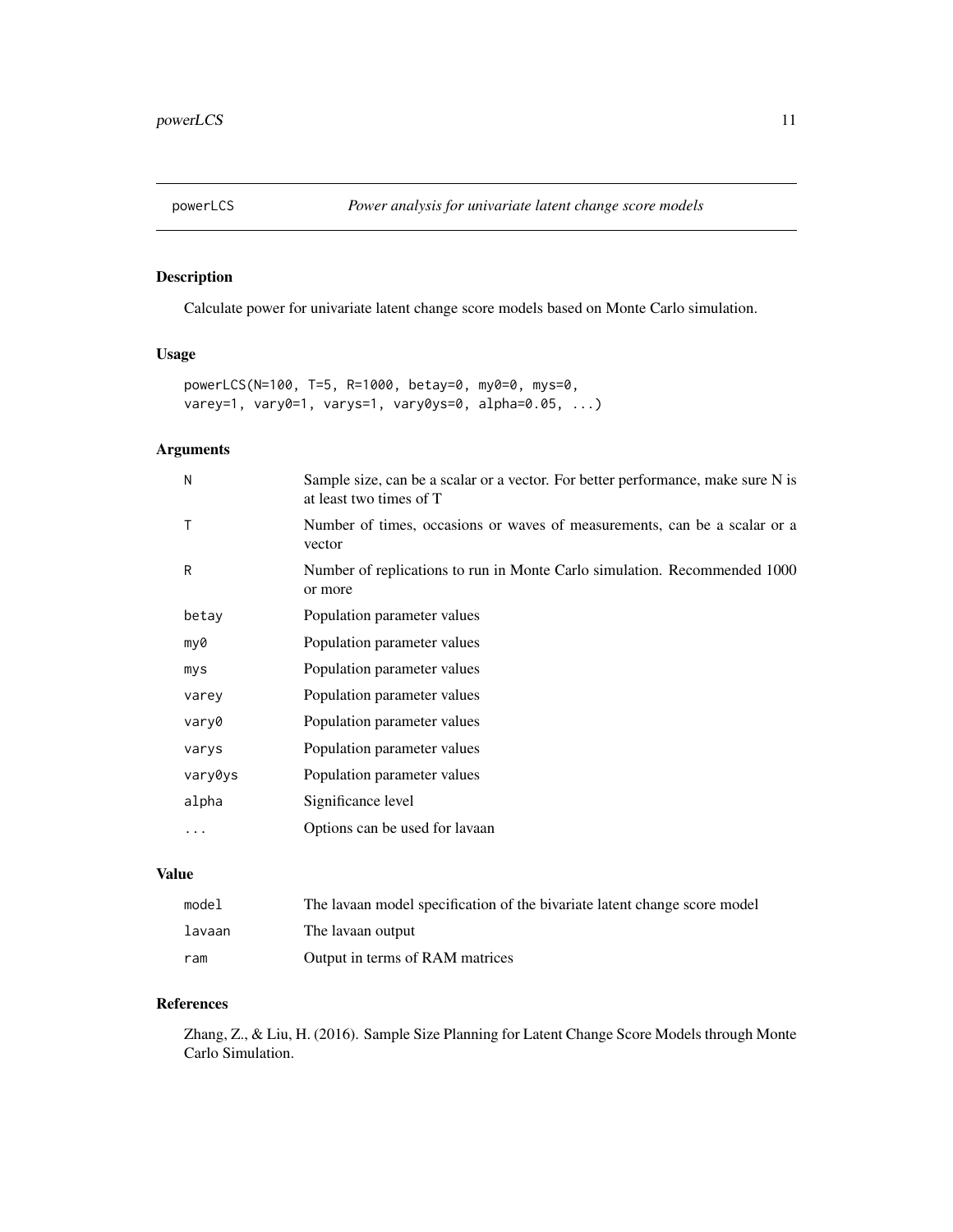#### Examples

## Not run: powerLCS(R=1000)

## End(Not run)

ram2lavaan *RAM model to lavaan model*

#### Description

Convert RAM matrix specification to a lavaan model

#### Usage

ram2lavaan(model)

#### Arguments

model An ram model

#### References

Yves Rosseel (2012). lavaan: An R Package for Structural Equation Modeling. Journal of Statistical Software, 48(2), 1-36. URL http://www.jstatsoft.org/v48/i02/.

Zhang, Z., Hamagami, F., Grimm, K. J., & McArdle, J. J. (2013). Using R Package RAMpath for Tracing SEM Path Diagrams and Conducting Complex Longitudinal Data Analysis. Structural Equation Modeling.

<span id="page-11-1"></span>ramBLCS *Conduct bivariate latent change score analysis*

#### Description

Conduct bivariate latent change score analysis

#### Usage

```
ramBLCS(data, y, x, timey, timex, ram.out = FALSE, betax,
betay, gammax, gammay, mx0, mxs, my0, mys, varex, varey,
varx0, vary0, varxs, varys, varx0y0, varx0xs, vary0ys,
varx0ys, vary0xs, varxsys, ...)
```
<span id="page-11-0"></span>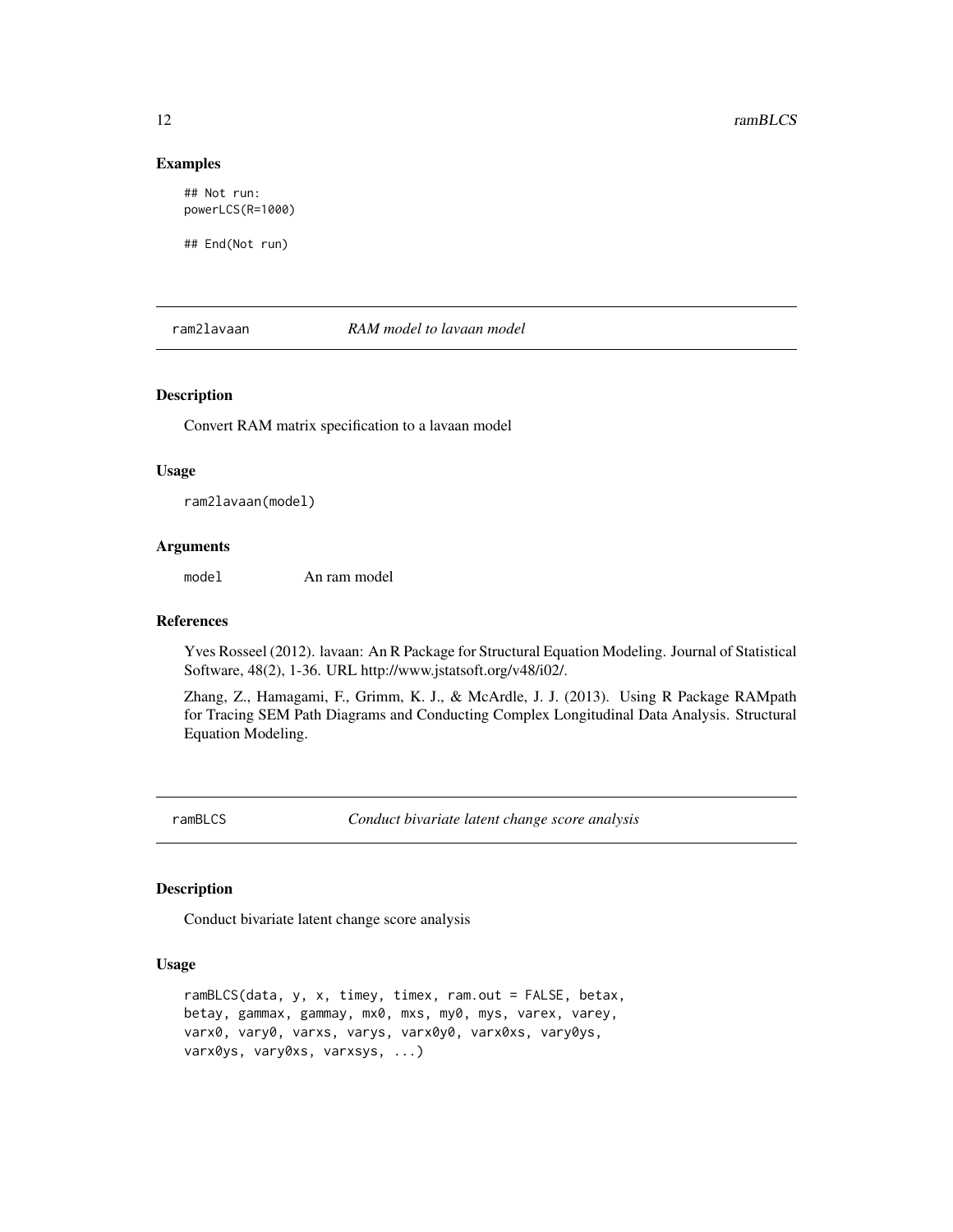# <span id="page-12-0"></span>ramBLCS 13

# Arguments

| Data                           |
|--------------------------------|
| Indices for y variables        |
| Indices for x variables        |
| Time for y variables           |
| Time for x variables           |
| whether print ram matrices     |
| Starting value                 |
| Starting value                 |
| Starting value                 |
| Starting value                 |
| Starting value                 |
| Starting value                 |
| Starting value                 |
| Starting value                 |
| Starting value                 |
| Starting value                 |
| Starting value                 |
| Starting value                 |
| Starting value                 |
| Starting value                 |
| Starting value                 |
| Starting value                 |
| Starting value                 |
| Starting value                 |
| Starting value                 |
| Starting value                 |
| Options can be used for lavaan |
|                                |

# Value

| model  | The lavaan model specification of the bivariate latent change score model |
|--------|---------------------------------------------------------------------------|
| lavaan | The lavaan output                                                         |
| ram    | Output in terms of RAM matrices                                           |

#### References

Zhang, Z., Hamagami, F., Grimm, K. J., & McArdle, J. J. (2013). Using R Package RAMpath for Tracing SEM Path Diagrams and Conducting Complex Longitudinal Data Analysis. Structural Equation Modeling.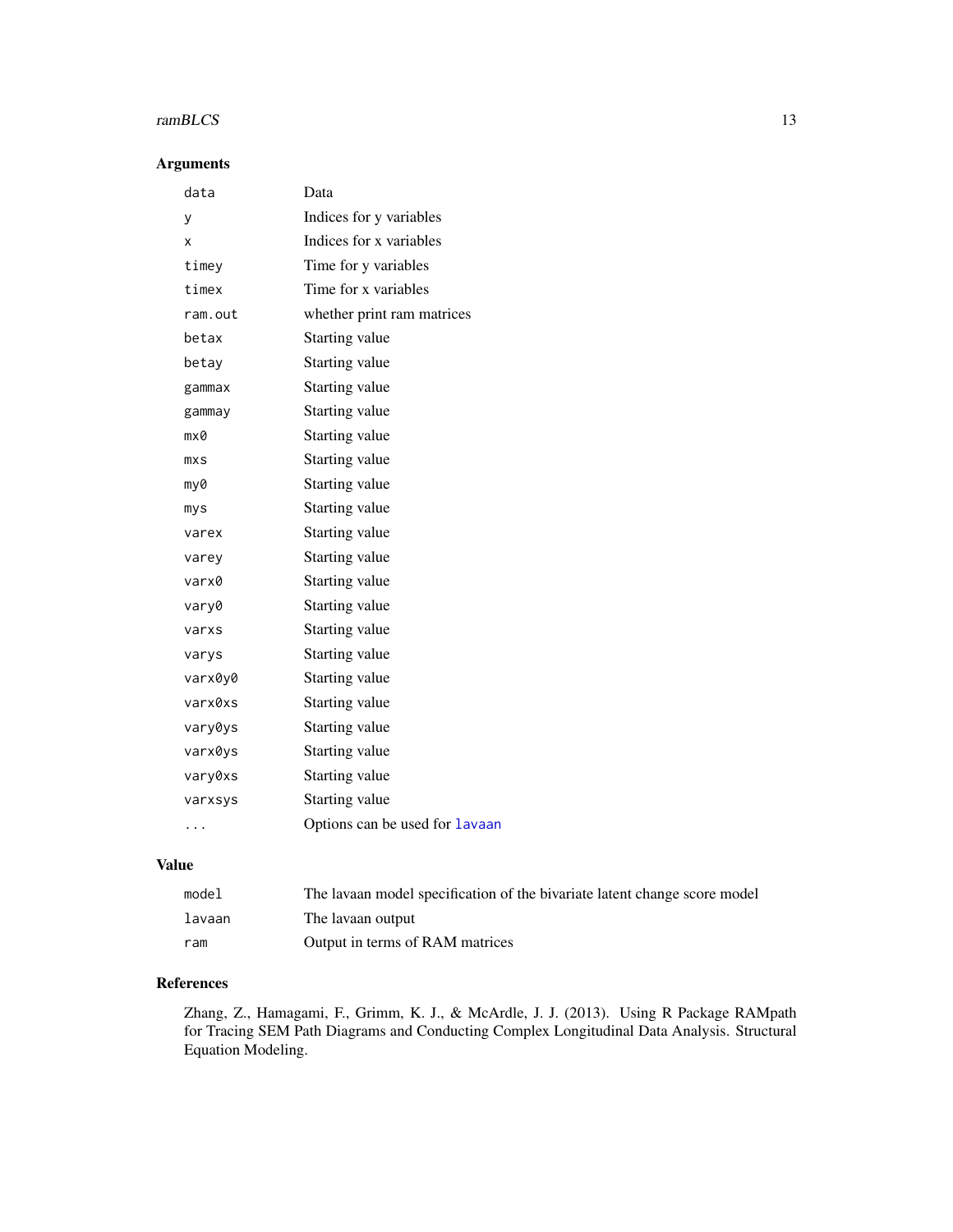<span id="page-13-0"></span>14 ramFit

# Examples

```
data(ex3)
## Test the bivariate latent change score model ramBLCS
test.blcs<-ramBLCS(ex3, 7:12, 1:6, ram.out=TRUE)
summary(test.blcs$lavaan, fit=TRUE)
bridge<-ramPathBridge(test.blcs$ram, allbridge=FALSE,indirect=FALSE)
plot(bridge, 'blcs')
## Test the vector field plot
## test.blcs is the output of the ramBLCS function.
ramVF(test.blcs, c(0,80),c(0,80), length=.05, xlab='X', ylab='Y',scale=.5, ninterval=9)
```
ramEffectSE *Sobel standard error for a given effect*

#### Description

Sobel standard error for a given effect

#### Usage

```
ramEffectSE(object, effect, path=TRUE)
```
#### Arguments

| object | An RAM path bridge output                                       |
|--------|-----------------------------------------------------------------|
| effect | The effect to calculate se for. It is in the form $a > b > c$ . |
| path   | se for the direct and indirect effect.                          |

| ramFit | Fit a model using lavaan based on ram input |
|--------|---------------------------------------------|
|--------|---------------------------------------------|

#### Description

Fit a model using lavaan based on ram input

#### Usage

```
ramFit(ramModel, data, type=c('ram','lavaan'), digits = 3, zero.print = "0", ...)
```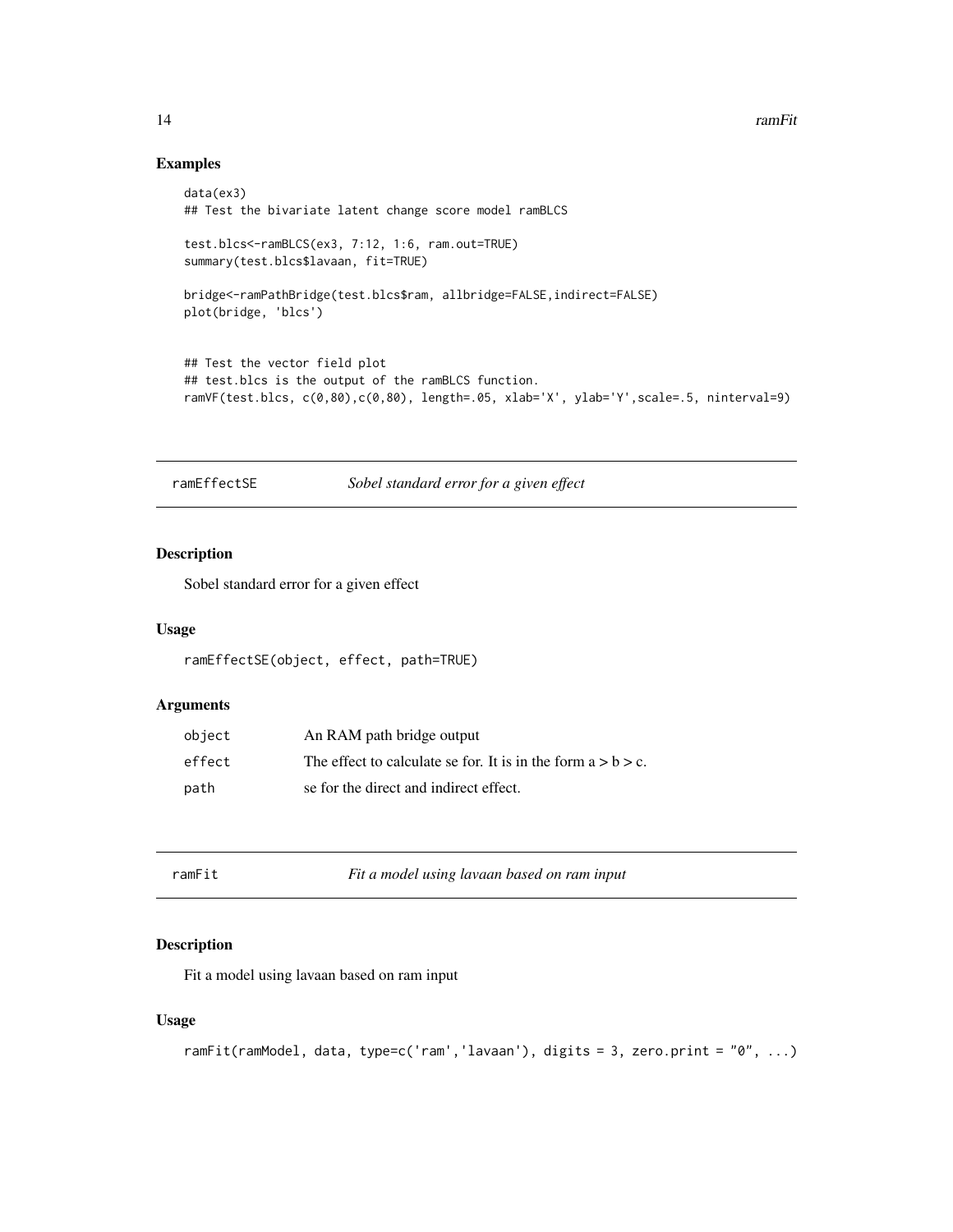#### ramFit the contract of the contract of the contract of the contract of the contract of the contract of the contract of the contract of the contract of the contract of the contract of the contract of the contract of the con

#### Arguments

| ramModel   | An ram model                                             |
|------------|----------------------------------------------------------|
| data       | data                                                     |
| type       | ram: specify a ram model; lavaan: specify a lavaan model |
| digits     | Digits for print                                         |
| zero.print | Format of zeros                                          |
|            | Options for lavaan                                       |

#### Value

| A and Ase | A matrix and its standard error  |
|-----------|----------------------------------|
| S and Sse | S matrix and its standard error  |
| lavaan    | Original lavaan output           |
| fit       | Model fit statistics and indices |

#### References

Yves Rosseel (2012). lavaan: An R Package for Structural Equation Modeling. Journal of Statistical Software, 48(2), 1-36. URL http://www.jstatsoft.org/v48/i02/.

Zhang, Z., Hamagami, F., Grimm, K. J., & McArdle, J. J. (2013). Using R Package RAMpath for Tracing SEM Path Diagrams and Conducting Complex Longitudinal Data Analysis. Structural Equation Modeling.

# Examples

```
## Example 1. A path model
data(ex1)
m1 <- 'manifest=3
label=age,hvlt,ept
arrow(2,1)=?arrow(3,1)=?arrow(3,2)=?sling(1,1)=?
\text{sling}(2,2)=?sling(3,3)=?
## Fit the model
res1<-ramFit(m1, ex1)
## More output from Lavaan
summary(res1$lavaan, fit=TRUE)
## Effects and variance decomposition
bridge<-ramPathBridge(res1, allbridge=TRUE, indirect=TRUE)
summary(bridge)
summary(bridge, type='bridge')
```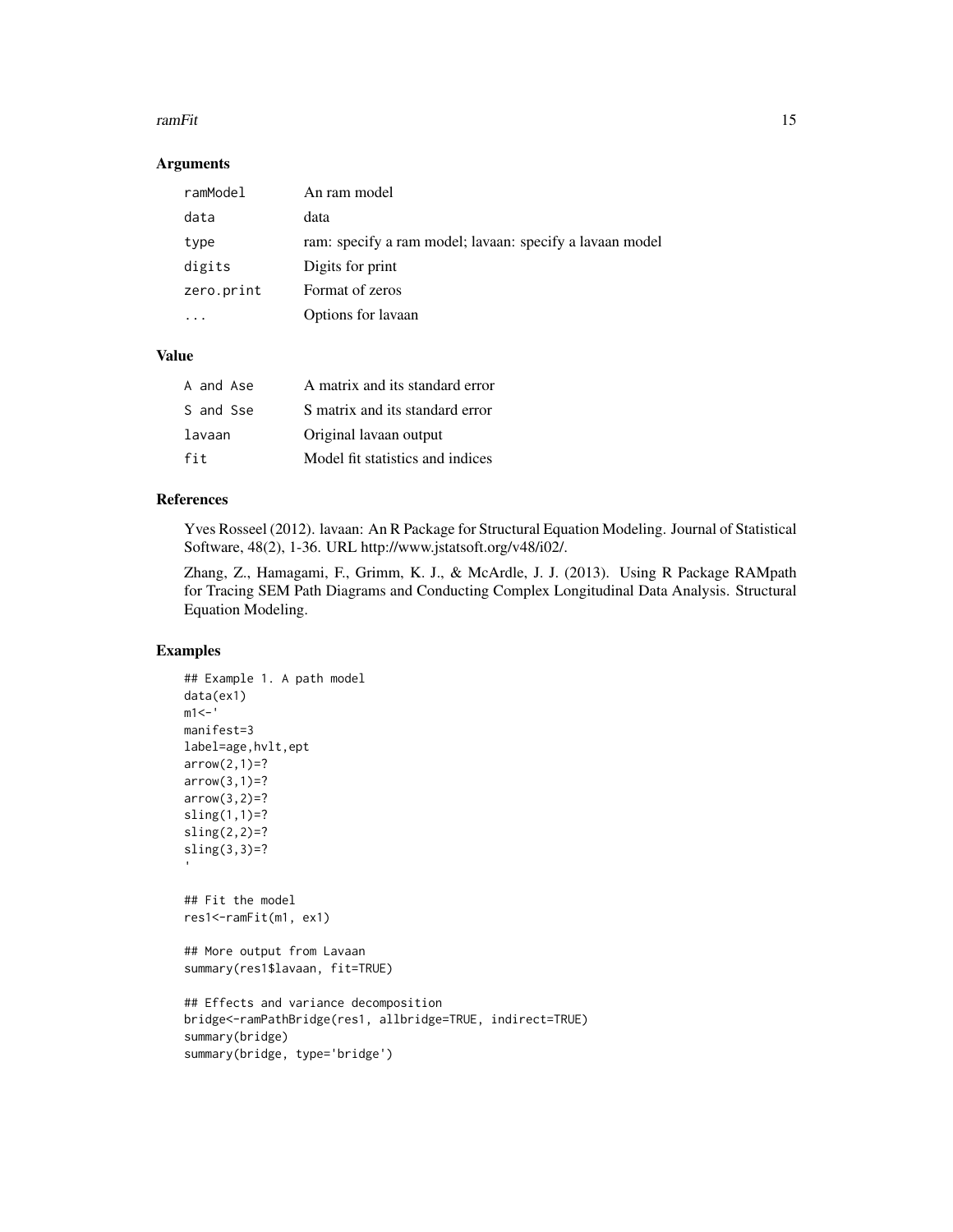#### <span id="page-15-0"></span>16 ramFlip

```
## plot the path diagram
plot(bridge, 'ex1')
## plot the effects from age to ept
plot(bridge, 'ex1effect', 'age','ept')
## plot the bridges for ept
plot(bridge, 'ex1bridge', 'ept','hvlt', type='bridge')
## summarize
summary(bridge)
summary(bridge, type='bridge')
## Example 2: An SEM model (MIMIC model)
data(ex2)
## Using lavaan directly for model estimation and specification
mimic<-'
R = ~ wsl + ls1 + lt1R ~ edu + gender
mimic.res<-sem(mimic, data=ex2)
mimic.ram<-lavaan2ram(mimic.res)
## plot the path diagram
bridge<-ramPathBridge(mimic.ram, allbridge=FALSE, indirect=FALSE)
plot(bridge, 'mimic')
```
ramFlip *Flip the ram path*

#### Description

Flip the ram path

#### Usage

ramFlip(input)

#### Arguments

input An ram path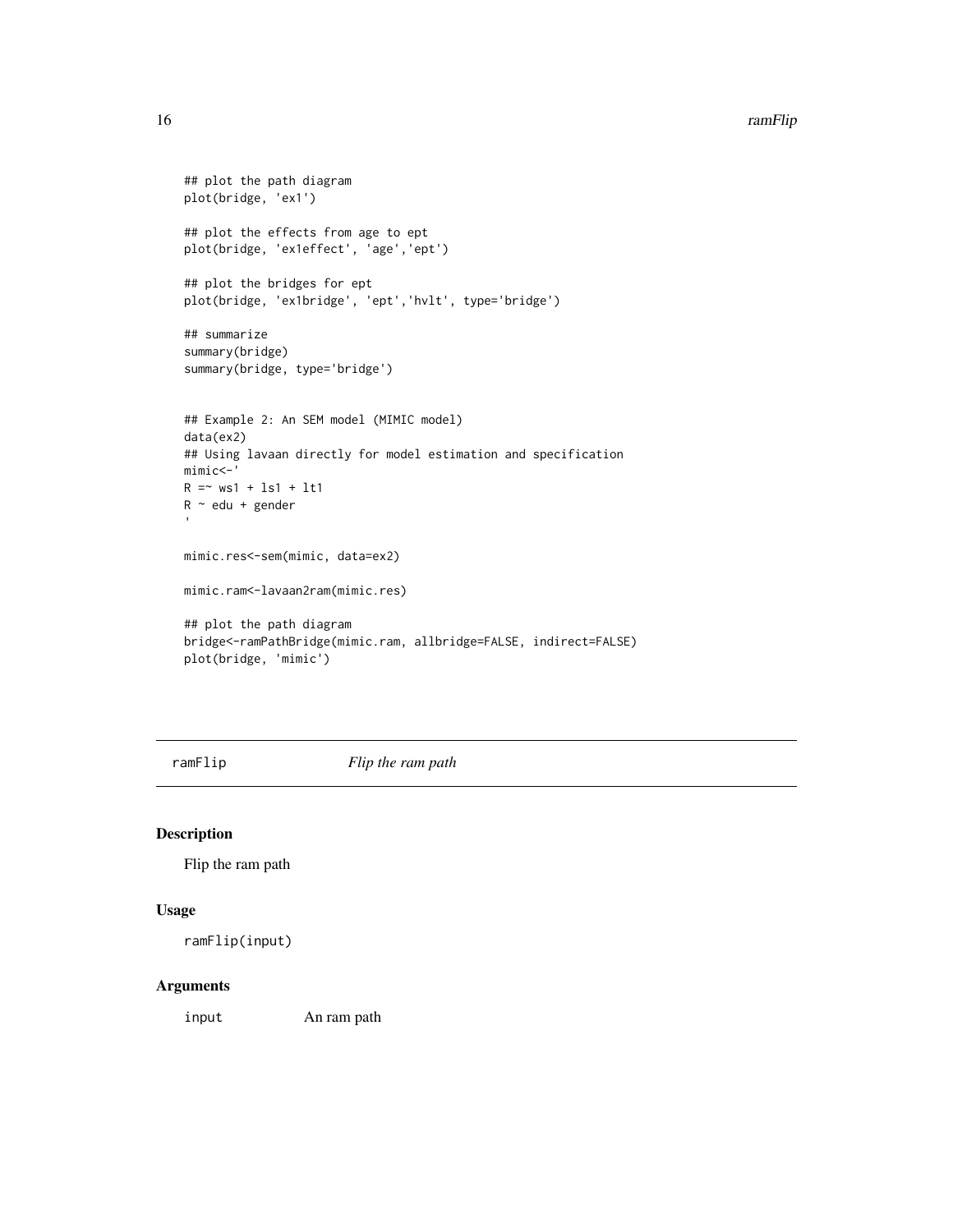<span id="page-16-0"></span>ramIndex *To be added*

# Description

To be added

# Usage

ramIndex(input)

#### Arguments

input To be added

#### ramLCM *Conduct growth curve analysis*

# Description

Conduct growth curve analysis

#### Usage

```
ramLCM(data, outcome, model = c("all", "no", "linear", "quadratic", "latent"),
basis = 0:(length(outcome) - 1), predictor, equal.var = TRUE, digits = 3,
ram.out = FALSE, ...)
```

| data      | Data                               |
|-----------|------------------------------------|
| outcome   | Outcome variable indices           |
| model     | Models to fit                      |
| basis     | Basis coefficients                 |
| predictor | Covariates as predictors           |
| equal.var | Set residual variances to be equal |
| digits    | Print digits                       |
| ram.out   | Print ram matrices                 |
|           | Options can be used for lavaan     |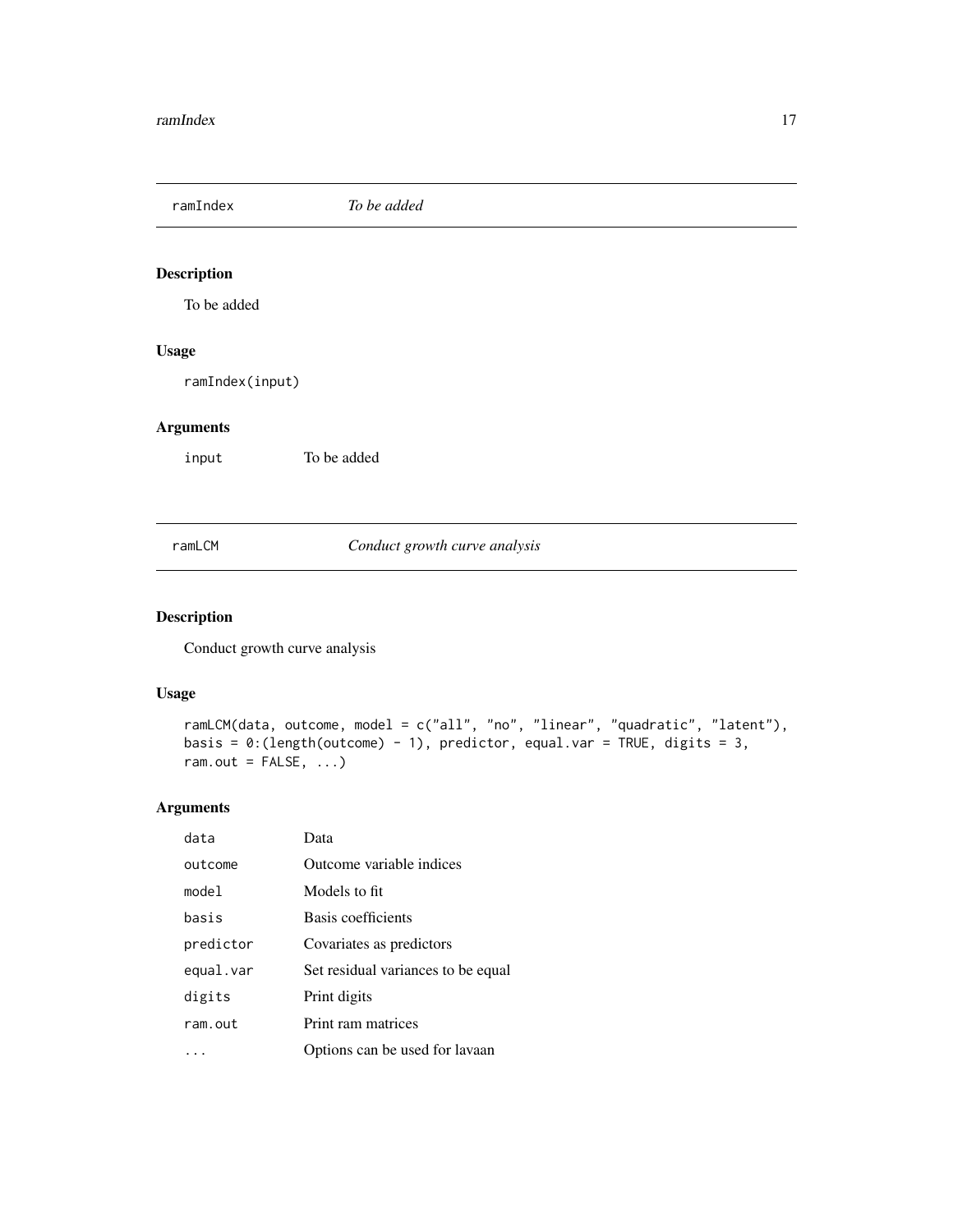<span id="page-17-0"></span>18 ramLCS

#### Value

| model  | The lavaan model specification of the bivariate latent change score model |
|--------|---------------------------------------------------------------------------|
| lavaan | The lavaan output                                                         |
| ram    | Output in terms of RAM matrices                                           |
| fit    | Model fit                                                                 |

#### References

Zhang, Z., Hamagami, F., Grimm, K. J., & McArdle, J. J. (2013). Using R Package RAMpath for Tracing SEM Path Diagrams and Conducting Complex Longitudinal Data Analysis. Structural Equation Modeling.

#### Examples

```
data(ex3)
## Example 3. Growth curve models
gcm.all<-ramLCM(ex3, 1:6, ram.out=TRUE)
## plot the path diagram
bridge<-ramPathBridge(gcm.all$ram$latent, FALSE, FALSE)
plot(bridge, 'latent')
##unequal variance
gcm.all<-ramLCM(ex3, 1:6, ram.out=TRUE, equal.var=FALSE)
## missing data
gcm.all<-ramLCM(ex3, c(1,2,4,6), basis=c(1,2,4,6), ram.out=TRUE)
gcm.l<-ramLCM(ex3, 1:6, model='linear', ram.out=TRUE)
## with a predictor
gcm.pred<-ramLCM(ex3, c(1,2,4,6), model='linear', basis=c(1,2,4,6),
                 predictor=c(3,5), ram.out=TRUE)
bridge3<-ramPathBridge(gcm.pred$ram$linear)
plot(bridge3, 'gcmlinear')
```
ramLCS *Univariate latent change score model*

#### Description

Univariate latent change score model

#### Usage

```
ramLCS(data, y, timey, ram.out = FALSE, betay, my0, mys,
varey, vary0, varys, vary0ys, ...)
```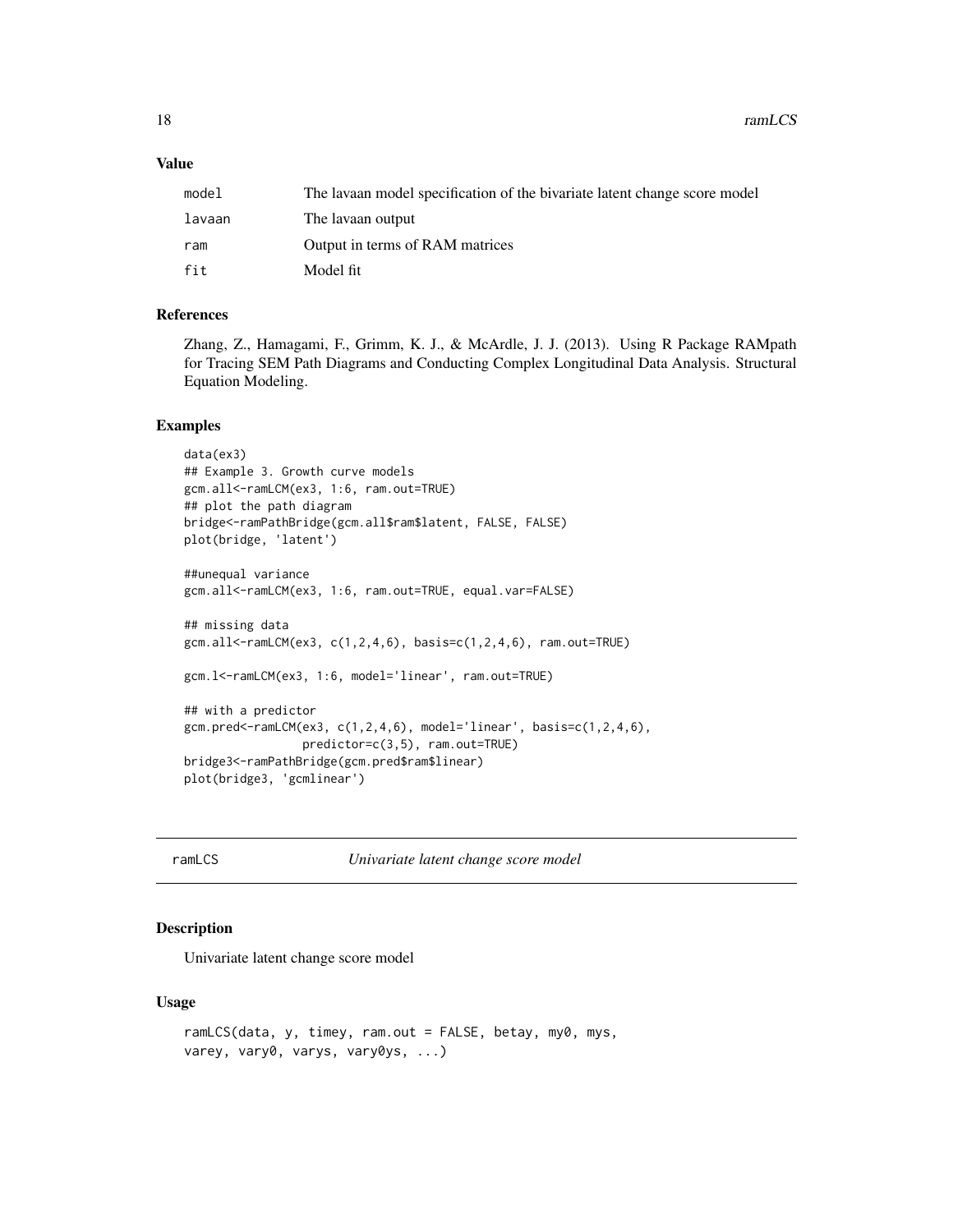#### ramLCS and the state of the state of the state of the state of the state of the state of the state of the state of the state of the state of the state of the state of the state of the state of the state of the state of the

#### Arguments

| data    | data                           |
|---------|--------------------------------|
| У       | y data                         |
| timey   | time of y                      |
| ram.out | Whether print ram matrices     |
| betay   | Starting value                 |
| my0     | Starting value                 |
| mys     | Starting value                 |
| varey   | Starting value                 |
| vary0   | Starting value                 |
| varys   | Starting value                 |
| vary0ys | Starting value                 |
| .       | Options can be used for lavaan |

#### Value

| model  | The lavaan model specification of the bivariate latent change score model |
|--------|---------------------------------------------------------------------------|
| lavaan | The lavaan output                                                         |
| ram    | Output in terms of RAM matrices                                           |

#### References

Zhang, Z., Hamagami, F., Grimm, K. J., & McArdle, J. J. (2013). Using R Package RAMpath for Tracing SEM Path Diagrams and Conducting Complex Longitudinal Data Analysis. Structural Equation Modeling.

# Examples

```
data(ex3)
test.lcs<-ramLCS(ex3, 7:12)
summary(test.lcs$lavaan, fit=TRUE)
```

```
bridge<-ramPathBridge(test.lcs$ram, allbridge=FALSE, indirect=FALSE)
plot(bridge, 'lcs')
```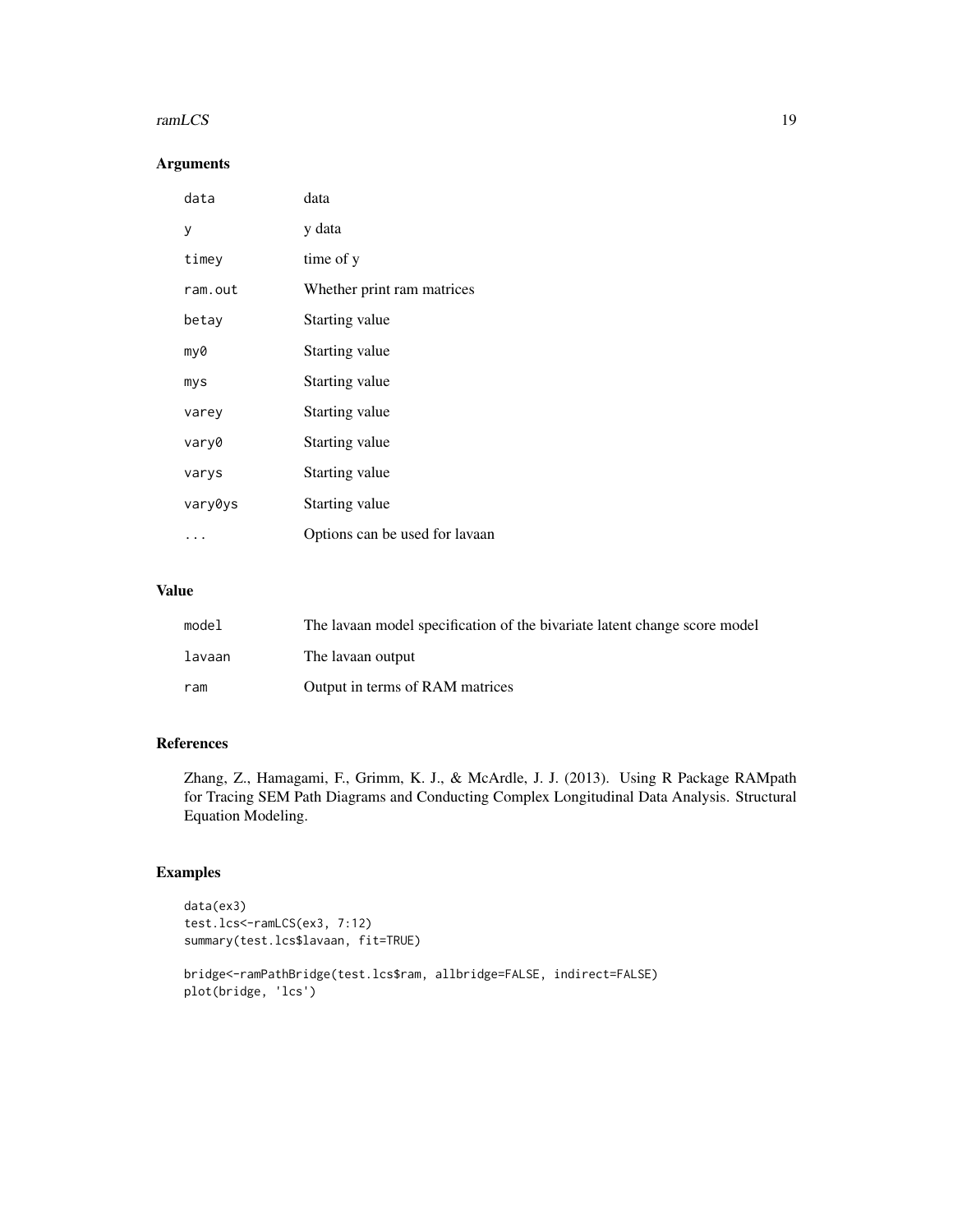<span id="page-19-0"></span>

Generate ram matrices based on ram input

#### Usage

ramMatrix(model)

# Arguments

model An ram model

ramParseLavaan *lavaan to ram*

# Description

lavaan to ram matrices

#### Usage

```
ramParseLavaan(input, manifest, type = 0)
```

| input    | lavaan input            |
|----------|-------------------------|
| manifest | observed variables      |
| type     | 0: single headed arrow, |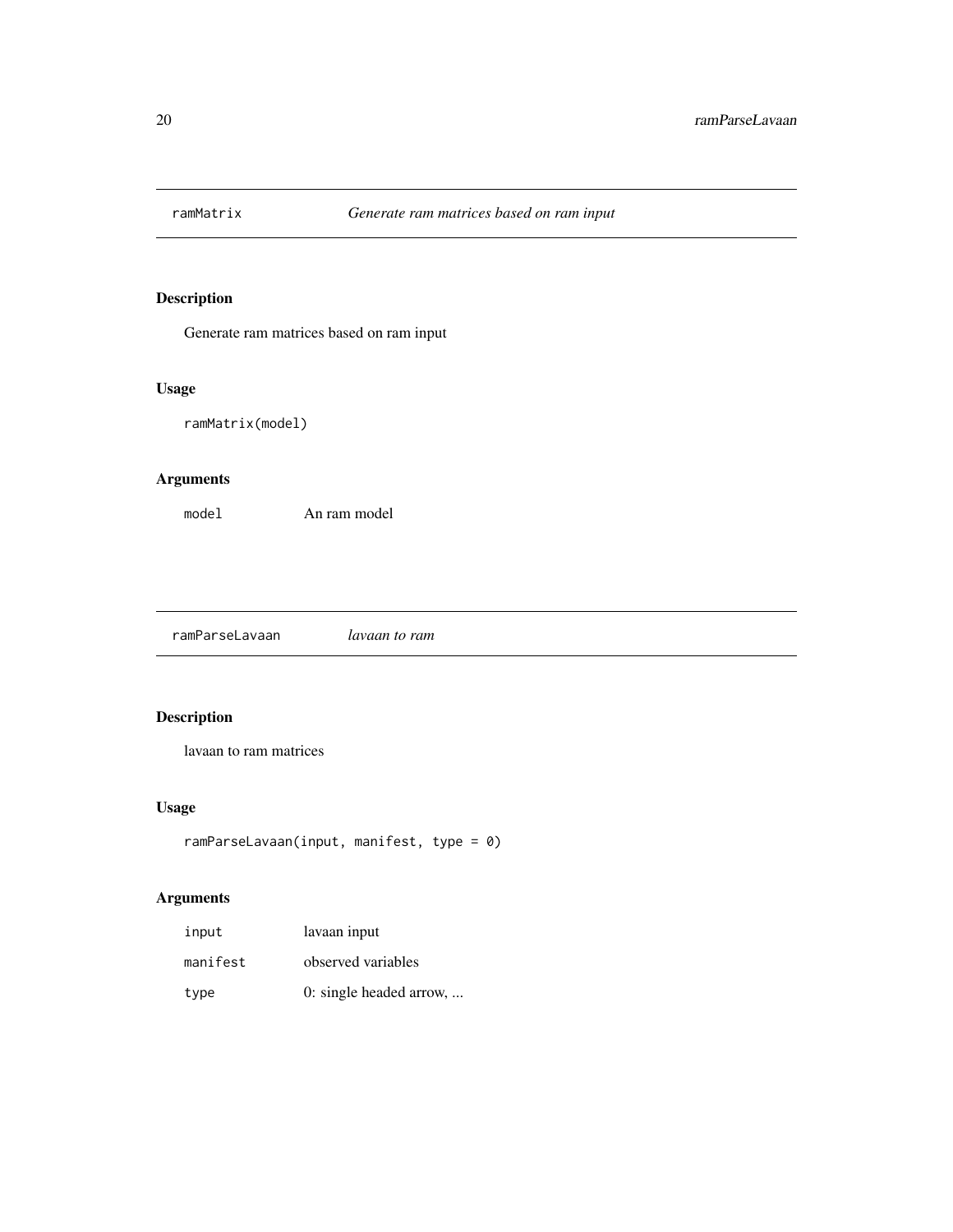<span id="page-20-1"></span><span id="page-20-0"></span>

Generate path and bridges

#### Usage

```
ramPathBridge(rammatrix, allbridge = FALSE, indirect = TRUE)
```
#### Arguments

| rammatrix | <b>RAM</b> matrices           |
|-----------|-------------------------------|
| allbridge | Generate all bridges          |
| indirect  | Generate all indirect effects |

| ramReFit |  |
|----------|--|
|          |  |

ramReFit *Refit a model with additional paths*

#### Description

Generate a vector field plot based on the bivariate lcsm

### Usage

```
ramReFit(object, add, ram.out=FALSE, ...)
```
### Arguments

| object  | Output from any data analysis                             |
|---------|-----------------------------------------------------------|
| add     | Additional paths to be added, e.g., add= $'X1 \sim X2'$ . |
| ram.out | Whether to print the RAM matrices                         |
|         | Options for plot and arrows function.                     |

# Examples

```
data(ex3)
gcm.l<-ramLCM(ex3, 1:6, model='linear', ram.out=TRUE)
## Add correlated errors
ramReFit(gcm.l, add='X1~~X2')
```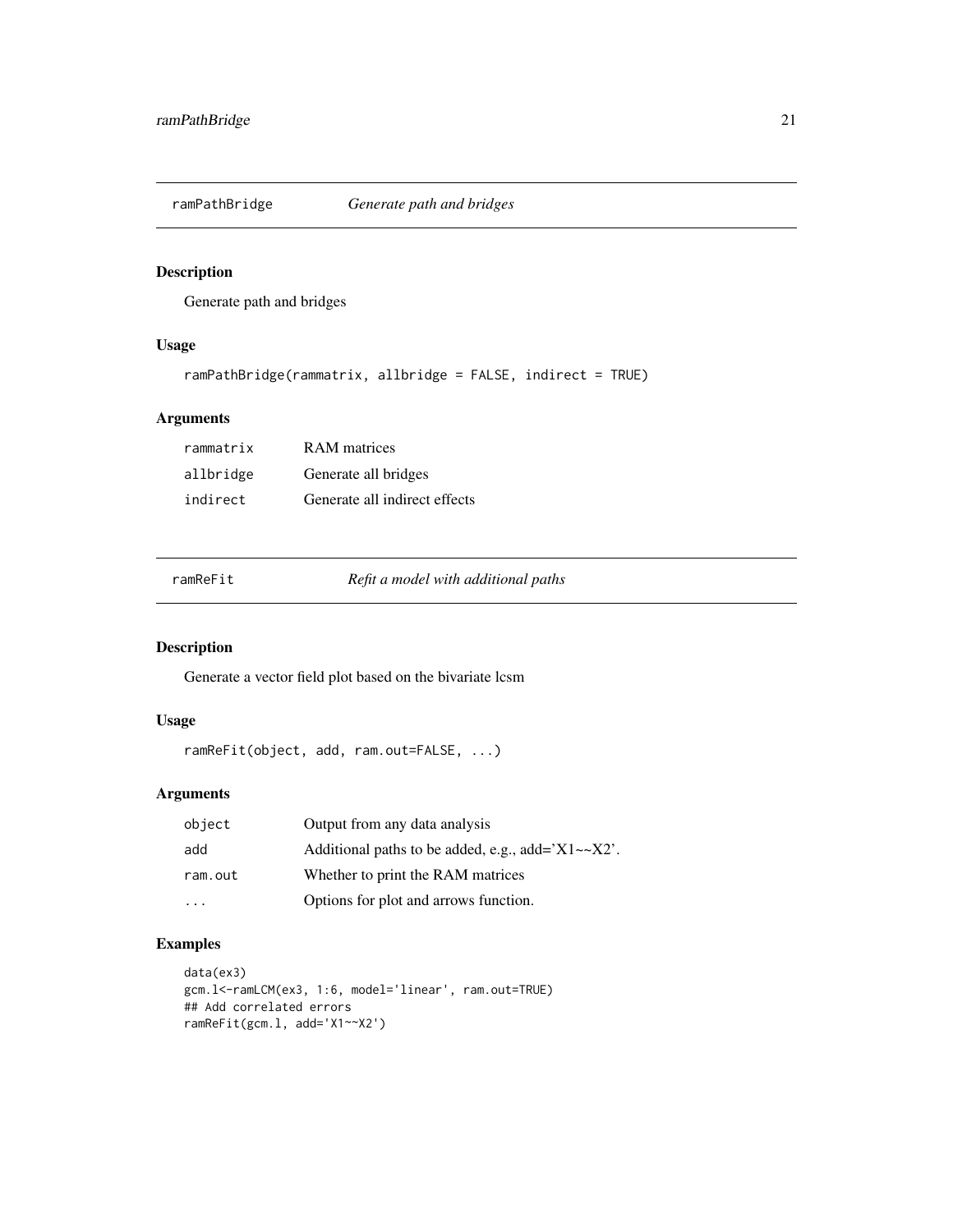<span id="page-21-0"></span>

Internal function

#### Usage

ramRmOne(input)

#### Arguments

input Internal function

ramShowModel *Show the model using Lavvan model syntax*

#### Description

Show the model using Lavvan model syntax

#### Usage

ramShowModel(object)

#### Arguments

object Output from any data analysis

#### References

Yves Rosseel (2012). lavaan: An R Package for Structural Equation Modeling. Journal of Statistical Software, 48(2), 1-36. URL http://www.jstatsoft.org/v48/i02/.

Zhang, Z., Hamagami, F., Grimm, K. J., & McArdle, J. J. (2013). Using R Package RAMpath for Tracing SEM Path Diagrams and Conducting Complex Longitudinal Data Analysis. Structural Equation Modeling.

#### Examples

```
data(ex3)
gcm.l<-ramLCM(ex3, 1:6, model='linear', ram.out=TRUE)
## Add correlated errors
ramShowModel(gcm.l)
```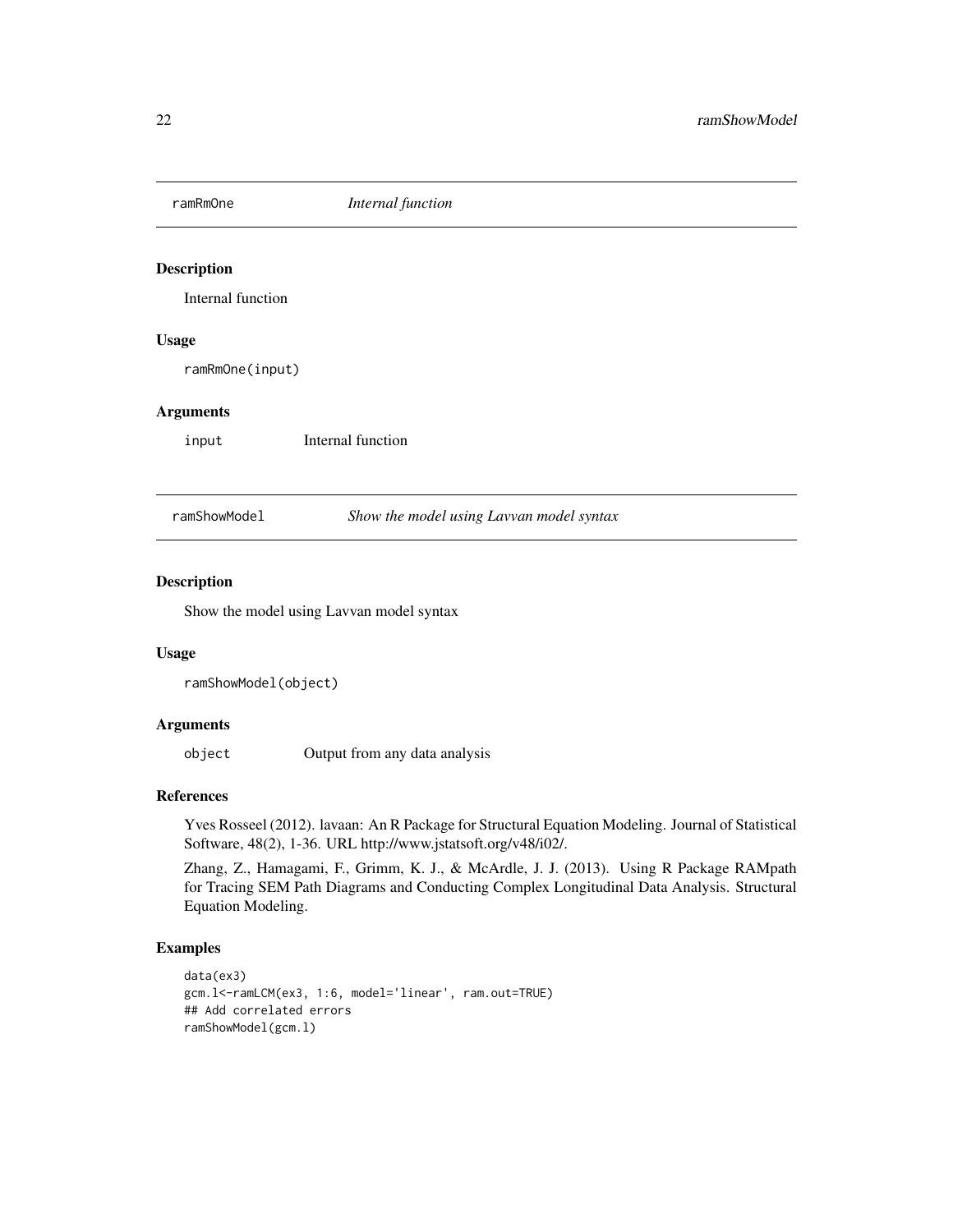<span id="page-22-0"></span>ramUniquePath *Get the uniques paths*

#### Description

Get the uniques paths

# Usage

ramUniquePath(tPathlist)

#### Arguments

tPathlist The path list.

ramVF *Generate a vector field plot based on the bivariate lcsm*

#### Description

Generate a vector field plot based on the bivariate lcsm

#### Usage

```
ramVF(ramout, ylim, xlim, ninterval=10, scale=.1, length=.25,
scatter=TRUE, n=20, alpha=.95, ...)
```

| ramout    | Output from the ramBLCS function                     |
|-----------|------------------------------------------------------|
| vlim      | Range of y data, for example, $c(0,80)$ from 0 to 80 |
| xlim      | Range of x data, for example, $c(0,80)$ from 0 to 80 |
| ninterval | Number of intervals for plotting. The default is 10. |
| scale     | Time interval to calculate vector fields.            |
| length    | The length of arrows to plot                         |
| scatter   | Whether to plot the data points                      |
| n         | The number of data points to be plotted              |
| alpha     | The confidence level to calculate the ellipse        |
|           | Options for plot and arrows function.                |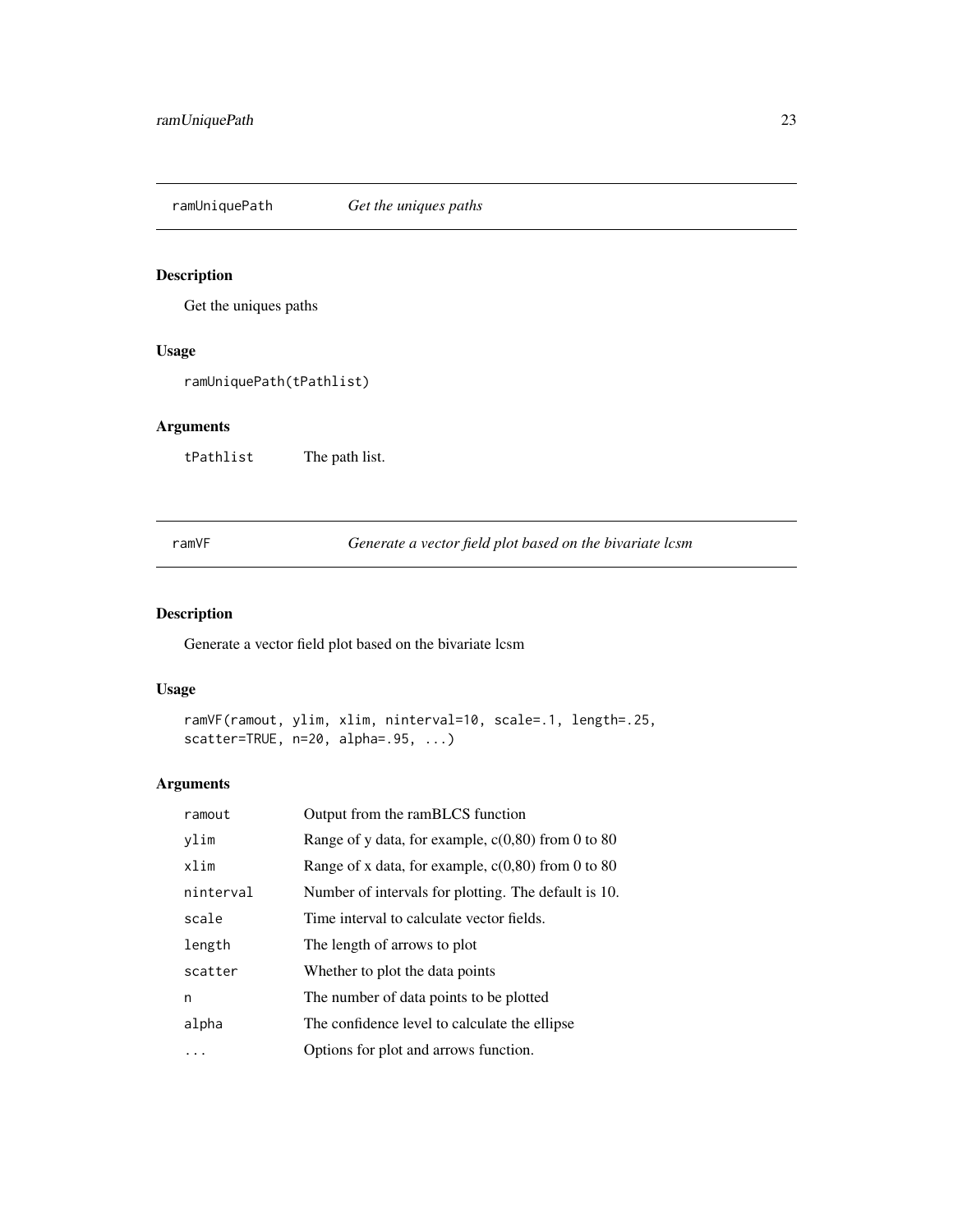#### <span id="page-23-0"></span>References

Zhang, Z., Hamagami, F., Grimm, K. J., & McArdle, J. J. (2013). Using R Package RAMpath for Tracing SEM Path Diagrams and Conducting Complex Longitudinal Data Analysis. Structural Equation Modeling.

#### Examples

```
data(ex3)
test.blcs<-ramBLCS(ex3, 1:6, 7:12, ram.out=TRUE)
ramVF(test.blcs, c(0,80),c(0,80), length=.05, xlab='X', ylab='Y',scale=.5, ninterval=9)
```

| summary.RAMpath |               |  |  | Calculate the total and individual contribution for each path and |  |  |
|-----------------|---------------|--|--|-------------------------------------------------------------------|--|--|
|                 | <i>bridge</i> |  |  |                                                                   |  |  |

#### Description

Calculate the total and individual contribution for each path and bridge

#### Usage

```
## S3 method for class 'RAMpath'
summary(object, from, to, type = c("path", "bridge"), se=FALSE, ...)
```

| object | Output from the ramPathBridge function                          |
|--------|-----------------------------------------------------------------|
| from   | from variable: starting from this variable                      |
| to     | to variable: end on this variable                               |
| type   | path: to calculate the effect; bridge: to calculate the bridges |
| se     | Whether to generate se for direct and indirect effects.         |
|        | Other options                                                   |